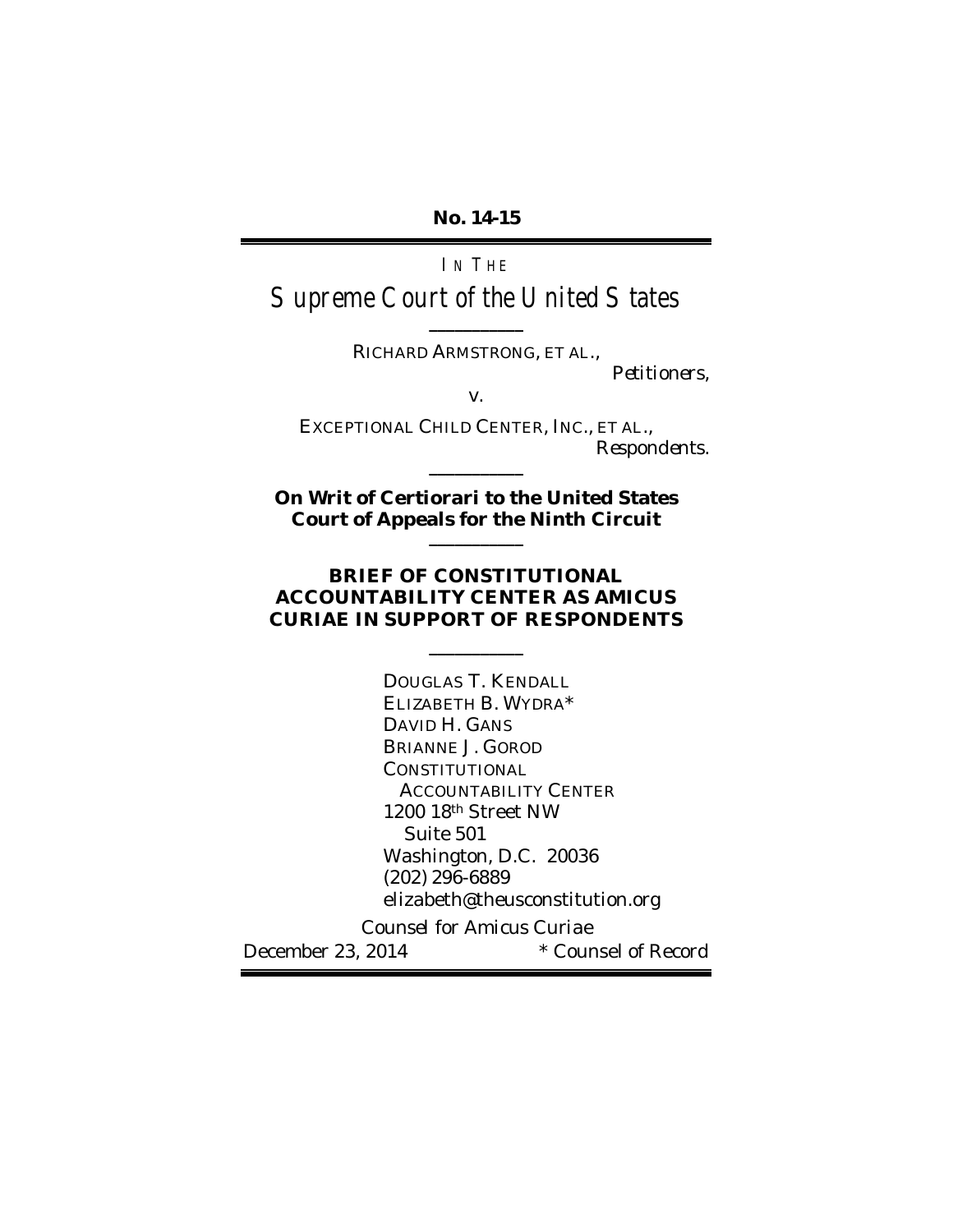## **TABLE OF CONTENTS**

|                                                                                                                                                                                       | Page |
|---------------------------------------------------------------------------------------------------------------------------------------------------------------------------------------|------|
|                                                                                                                                                                                       | ij   |
|                                                                                                                                                                                       | 1    |
| Introduction and Summary of Argument                                                                                                                                                  | 1    |
|                                                                                                                                                                                       | 5    |
| I. The Text and History of the Supremacy<br>Clause Give Federal Courts the Power of<br>Judicial Review to Maintain the Suprema-                                                       | 5    |
| II. The Text and History of the Constitution<br>Support the Availability of Equitable Relief<br>to Prohibit Unconstitutional State Action<br>Even in the Absence of a Statutory Cause | 13   |
| III. Spending Clause Legislation is Entitled to<br>the Same Preemptive Force as Other Exer-<br>cises of Congress' Enumerated Powers.                                                  | 22   |
|                                                                                                                                                                                       | 26   |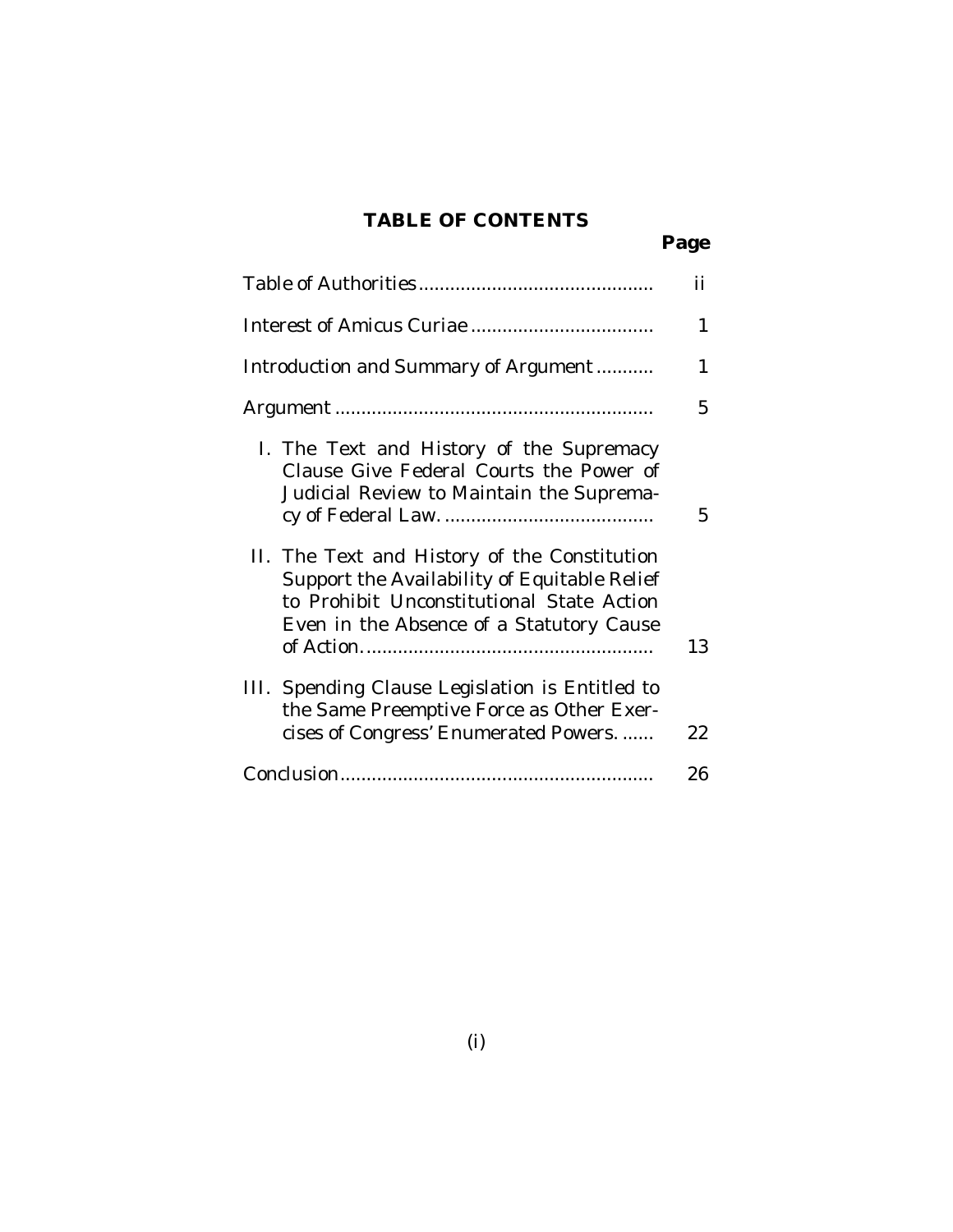## **TABLE OF AUTHORITIES**

**Page(s)**

## **CASES**

| Alden v. Maine,                                             | 20 |
|-------------------------------------------------------------|----|
| Allen v. Baltimore & O. R. Co.,                             | 20 |
| Baring v. Erdman,<br>2 F. Cas. 784 (C.C.E.D. Pa. 1834) (No. | 19 |
| Belknap v. Belknap,<br>2 Johns. Ch. 463 (N.Y. Ch. 1817)     | 19 |
| Bennett v. Arkansas,                                        | 24 |
| Boyle v. Zacharie,<br>31 U.S. (6 Pet.) 648 (1832)           | 18 |
| Carroll v. Safford,<br>44 U.S. (3 How.) 441 (1845)          | 19 |
| Dalton v. Little Rock Family Planning<br>Servs.,            | 24 |
| Dodge v. Woolsey,<br>59 U.S. (18 How.) 331 (1855)           | 7  |
| Ex Parte Young,                                             | 20 |

ii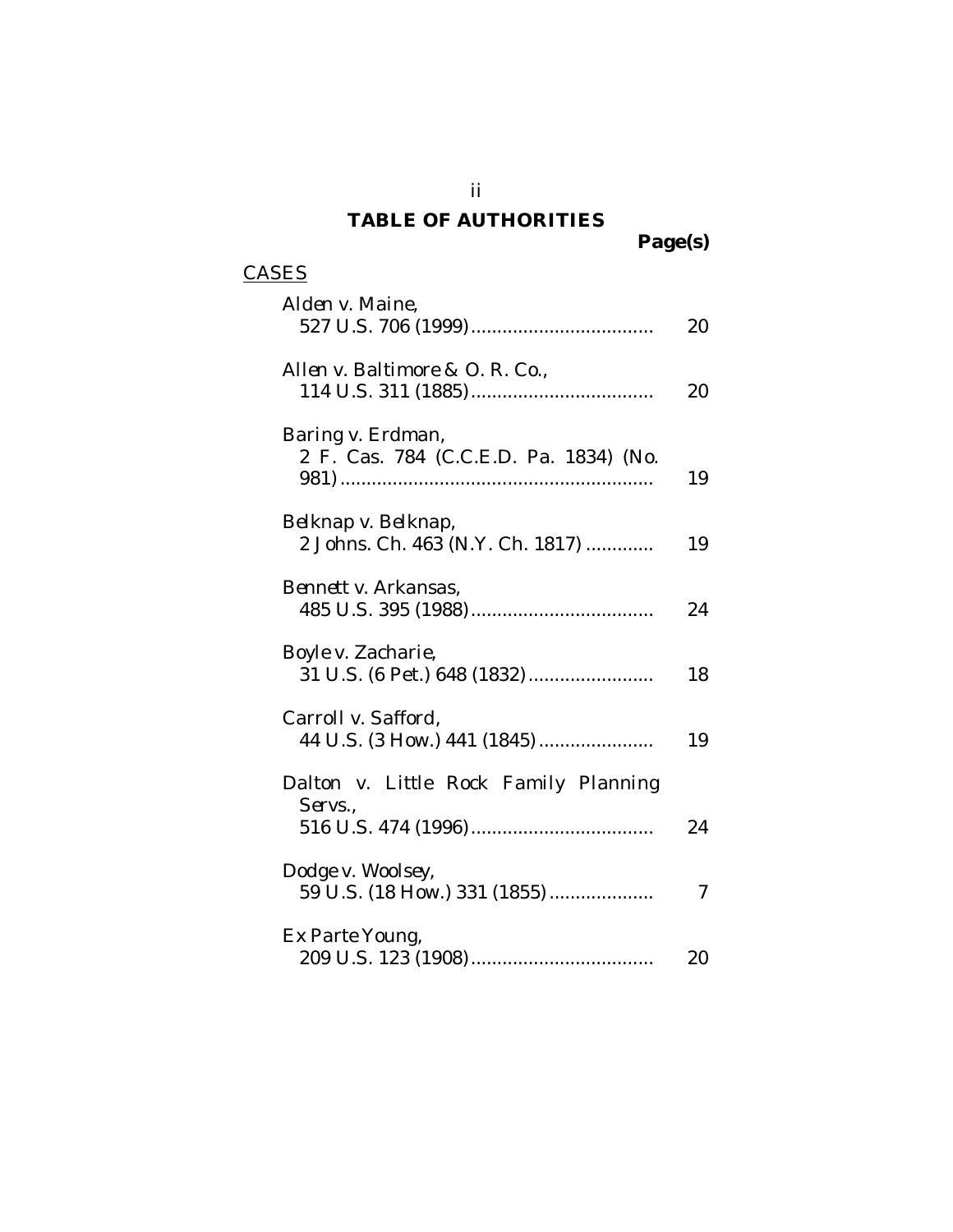| FERC v. Mississippi,                                                 | 9     |
|----------------------------------------------------------------------|-------|
| Free Enter. Fund v. Public Co. Accounting<br>Oversight Bd.,          | 13    |
| Frewin v. Lewis,<br>4 Mylne & Craig 249 (Ch. 1838)                   | 19    |
| Gibbons v. Ogden,<br>22 U.S. (9 Wheat.) 1 (1824)                     | 4, 13 |
| Golden State Transit Corp. v. City of Los<br>Angeles,                |       |
| Green v. Mansour,                                                    | 20    |
| Grupo Mexicano de Desarrollo, S.A. v. Alli-<br>ance Bond Fund, Inc., | 18    |
| Hughes v. Trs. of Morden College,<br>1 Vesey 188 (Ch. 1748)          | 19    |
| King v. Smith,                                                       | 24    |

iii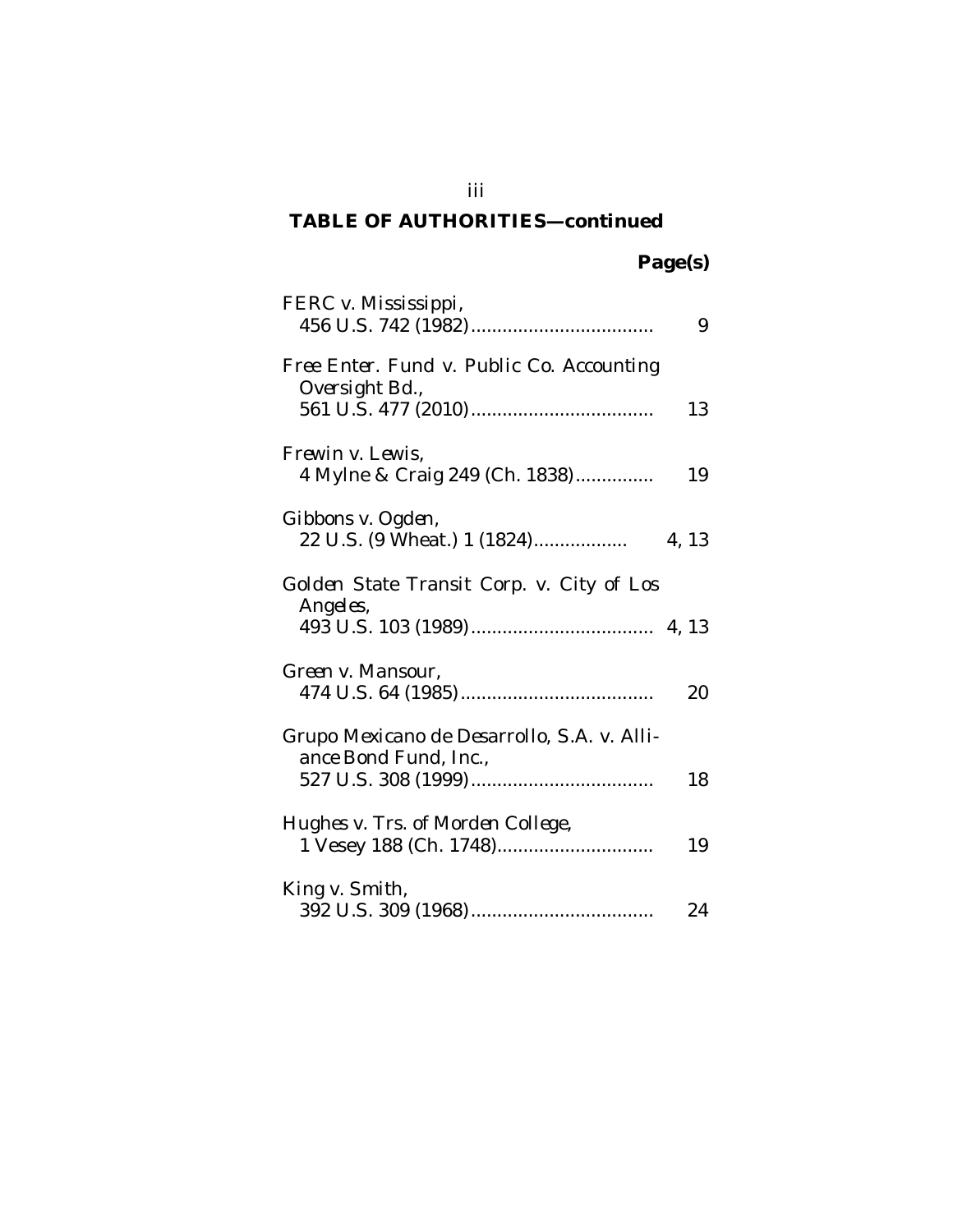| Lane Cnty. v. Oregon,<br>74 U.S. (7 Wall.) 71 (1868)                                       | 11             |
|--------------------------------------------------------------------------------------------|----------------|
| M'Culloch v. Maryland,<br>17 U.S. (4 Wheat.) 316 (1819)                                    | 3              |
| Marbury v. Madison,<br>5 U.S. (1 Cranch) 137 (1803)                                        | $\overline{2}$ |
| Nat'l Fed'n of Indep. Bus. v. Sebelius,                                                    |                |
| Osborn v. Bank of United States,<br>22 U.S. (9 Wheat.) 738 (1824) 4, 19, 20                |                |
| Pennoyer v. McConnaughey,                                                                  | 20             |
| Pennsylvania v. Wheeling & Belmont-<br>Bridge Co.,<br>54 U.S. (13 How.) 518 (1851)  17, 18 |                |
| Pierce v. Soc'y of Sisters of the Holy Names<br>of Jesus and Mary,                         | 21             |
| Rosado v. Wyman,                                                                           | 24             |
| Shaw v. Delta Airlines, Inc.,                                                              | 13             |

iv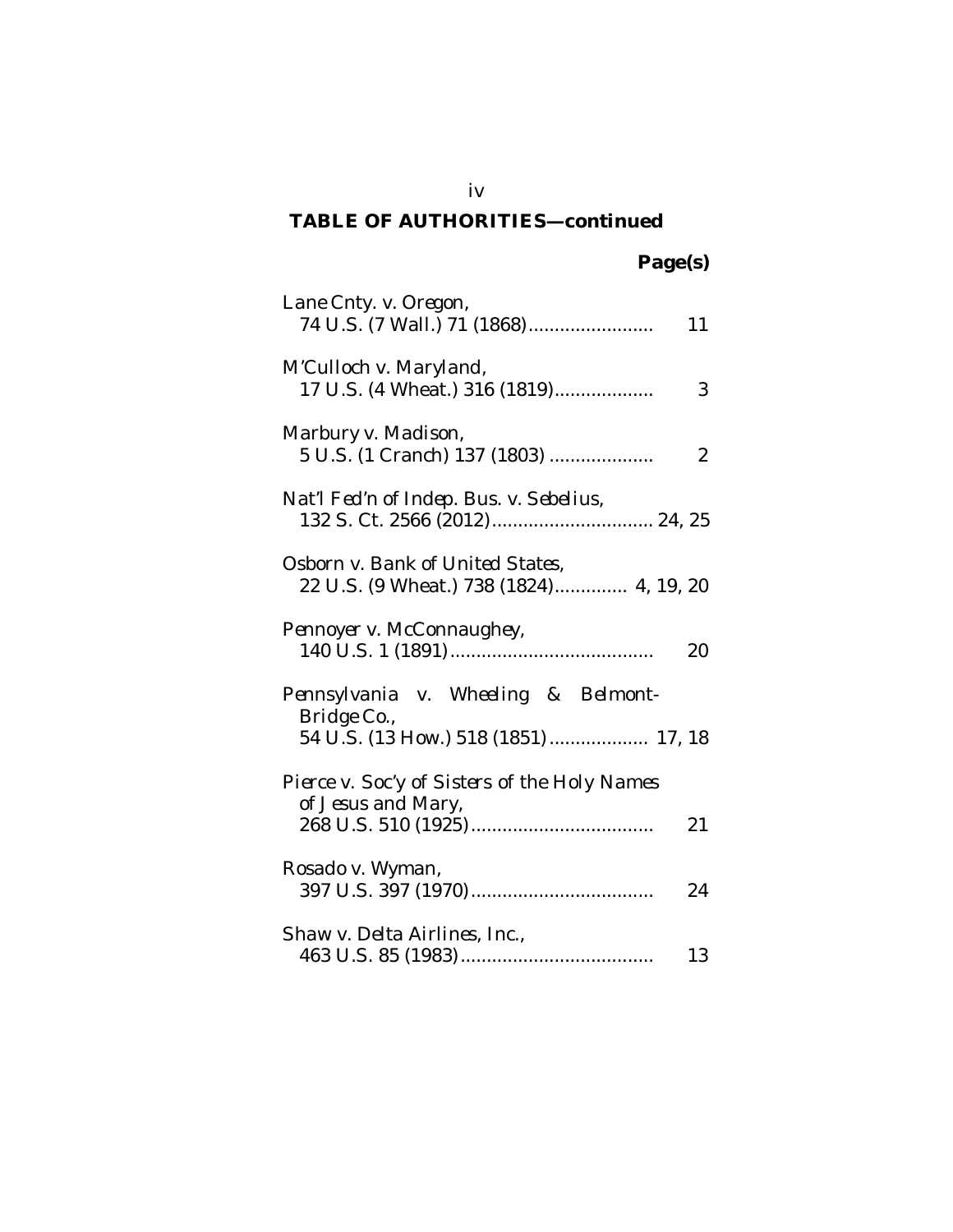| U.S. Term Limits, Inc. v. Thornton,                               | 3  |
|-------------------------------------------------------------------|----|
| United States v. Lopez,                                           | 3  |
| Verizon Md., Inc v. Pub. Serv. Comm'n of<br>$Md_{\cdot}$          |    |
| Wos v. E.M.A.,                                                    | 13 |
| 133 S. Ct. 1391 (2013)                                            | 24 |
| CONSTITUTIONAL, STATUTORY, AND LEGISLA-<br><b>TIVE PROVISIONS</b> |    |
|                                                                   |    |
| Judiciary Act of 1789, ch. 20, § 11, 1 Stat.                      | 17 |
|                                                                   | 23 |
| U.S. Const. art. III, § 2, cl. 1 5, 14, 17                        |    |
|                                                                   |    |

## SCHOLARLY AUTHORITIES

|  |  | Akhil Reed Amar, America's Constitution: |  |
|--|--|------------------------------------------|--|
|  |  |                                          |  |

v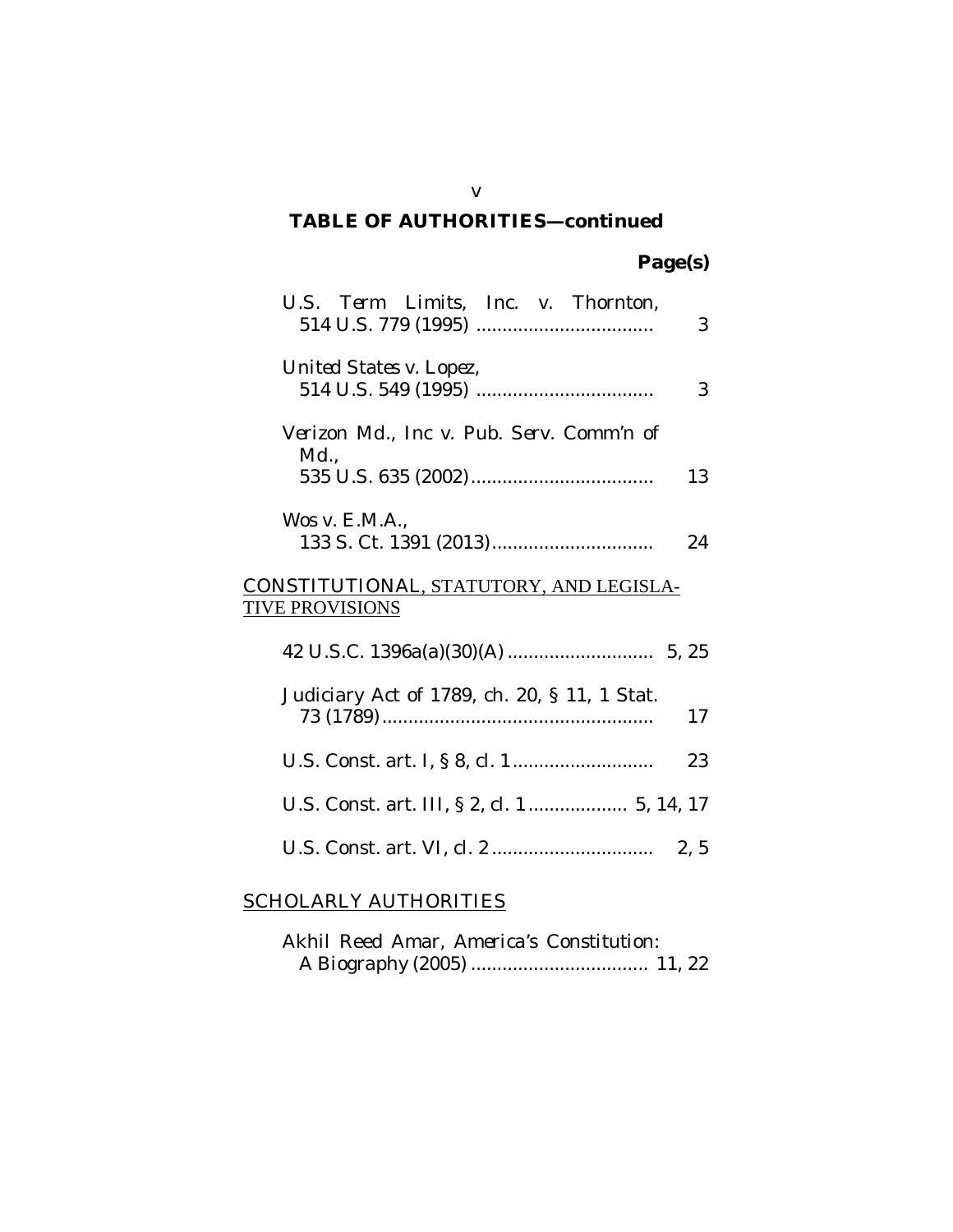| Akhil Reed Amar, Of Sovereignty and Fed-<br>eralism,                                                                                            | 11 |
|-------------------------------------------------------------------------------------------------------------------------------------------------|----|
| 96 Yale L.J. 1425 (1987)                                                                                                                        |    |
| Bradford R. Clark, Separation of Powers As<br>a Safeguard of Federalism,                                                                        |    |
| 79 Tex. L. Rev. 1321 (2001)                                                                                                                     | 5  |
| Deborah A. DeMott, Beyond Metaphor: An<br>Analysis of Fiduciary Obligation,                                                                     |    |
| 1988 Duke L.J. 879 (1988)                                                                                                                       | 16 |
| James E. Pfander, Rethinking The Su-<br>preme Court's Original Jurisdiction in<br>State-Party Cases,                                            |    |
| 82 Calif. L. Rev. 555 (1994)                                                                                                                    | 14 |
| James S. Liebman & William F. Ryan,<br>"Some Effectual Power": The Quantity<br>and Quality of Decisionmaking Required<br>of Article III Courts, |    |
| 98 Colum. L. Rev. 696 (1998) 6, 11                                                                                                              |    |
| John F. Preis, In Defense of Implied Injunc-<br>tion Relief in Constitutional Cases,                                                            |    |
| 22 Wm. & Mary Bill Rts. J. 1 (2013). 14, 15, 16                                                                                                 |    |
| Samuel R. Bagenstos, Spending Clause Lit-<br>igation in the Roberts Court,                                                                      |    |
| 58 Duke L.J. 345 (2008)                                                                                                                         | 24 |

vi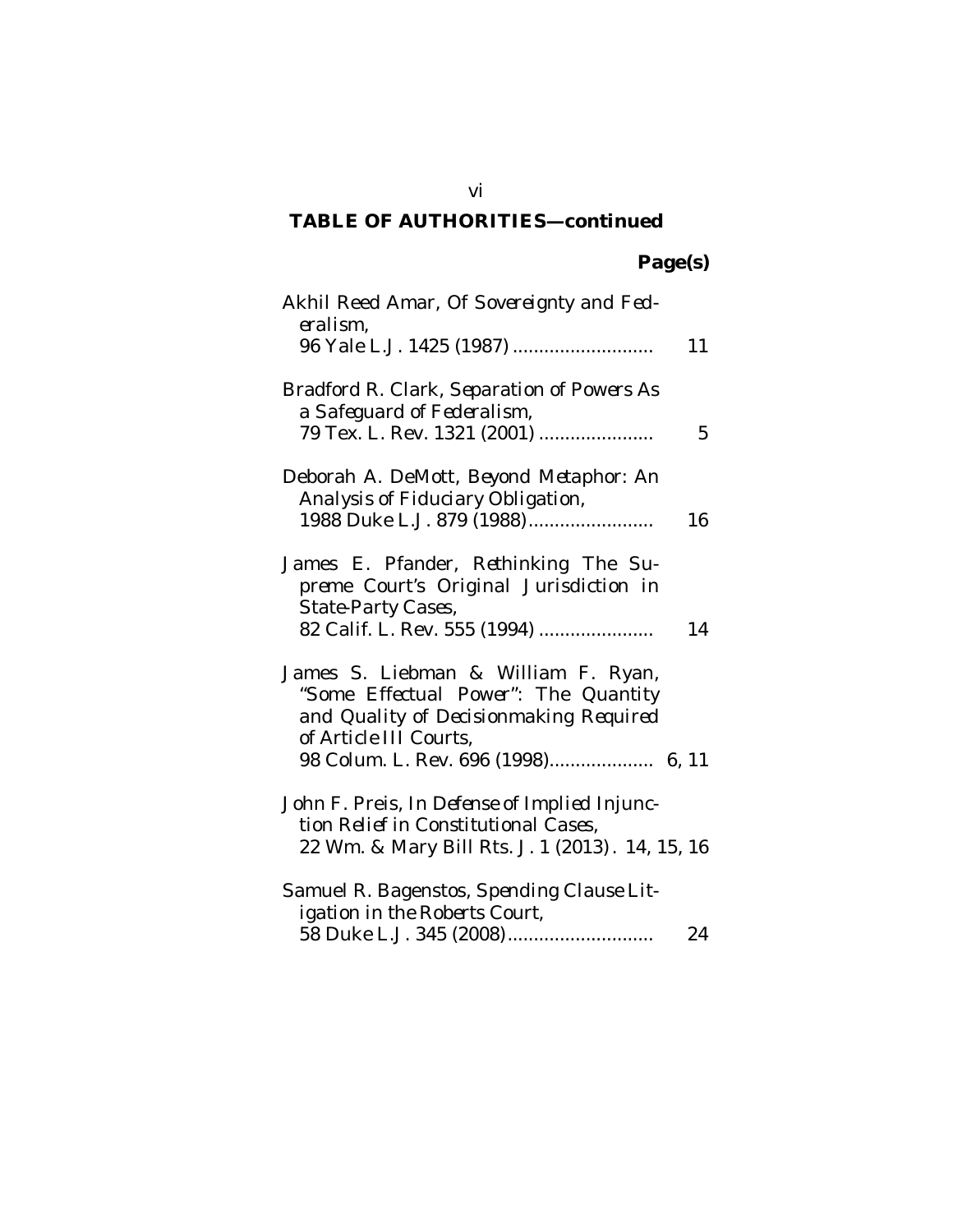**Page(s)**

## OTHER AUTHORITIES

| 1 John Norton Pomeroy, A Treatise of Eq-<br>uity Jurisprudence as Administered in<br>the United States of America (1881)<br>16         |
|----------------------------------------------------------------------------------------------------------------------------------------|
| 1 Joseph Story, Commentaries on Equity<br>Jurisprudence as Administered in Eng-<br>land and America (14th ed. 1918) 16, 18             |
| 1 The Records of the Federal Convention of<br>1787 (Max Farrand ed., 1911)<br>8                                                        |
| 2 The Debates in the Several State Conven-<br>tions on the Adoption of the Federal Con-<br>stitution (Jonathan Elliot ed., 1836)<br>23 |
| 2 The Records of the Federal Convention of<br>1787 (Max Farrand ed., 1911)  9, 10, 11                                                  |
| 3 The Debates in the Several State<br>Conventions on the Adoption of the Fed-<br>eral Constitution (Jonathan Elliot ed.,               |
| 4 The Debates in the Several State<br>Conventions on the Adoption of the Fed-<br>eral Constitution (Jonathan Elliot ed.,<br>6, 10      |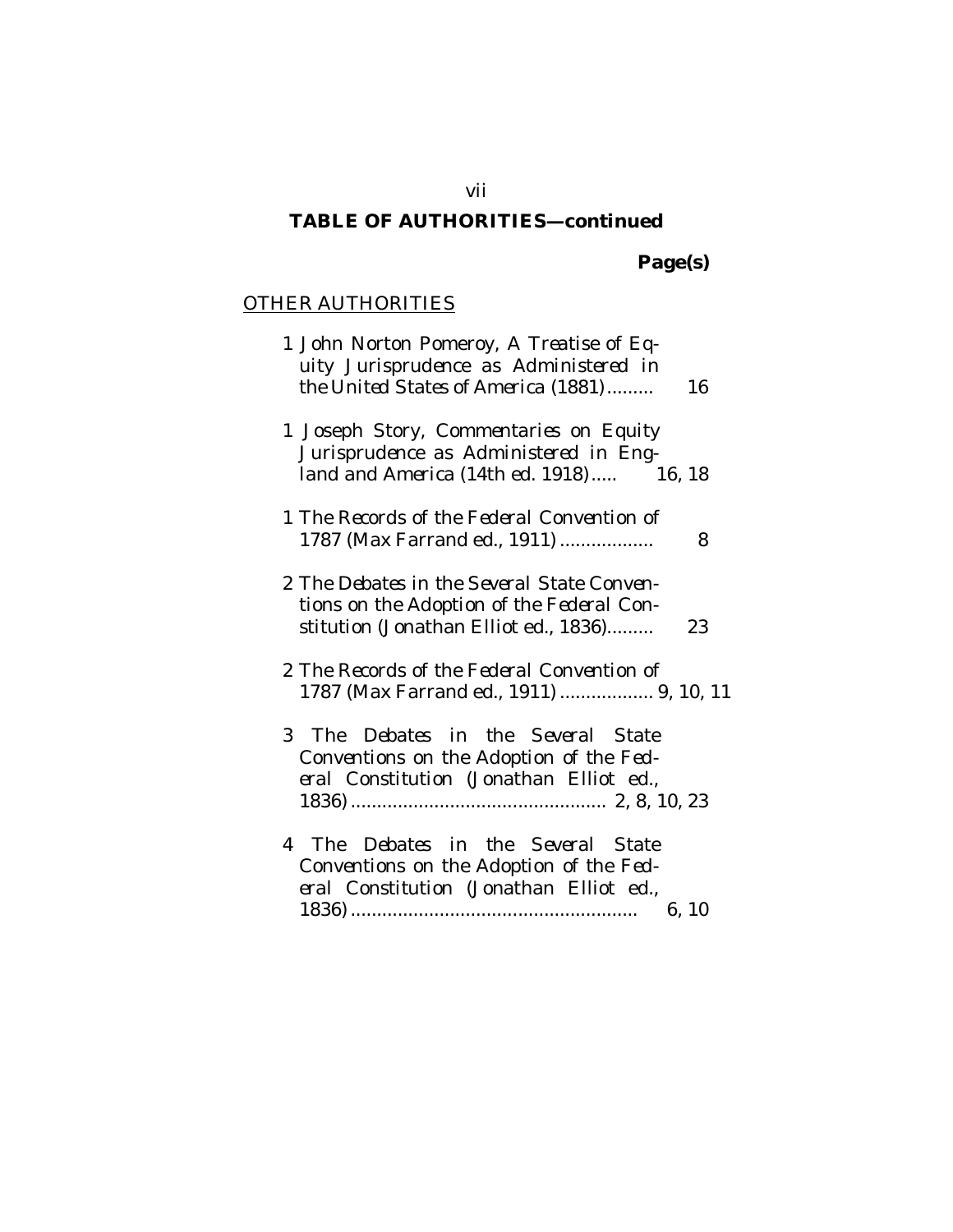## **Page(s)**

| Alexander Hamilton, Report on Manufac-<br>tures (Dec. 5, 1791), in 10 The Papers of<br>Alexander Hamilton 252 (Harold C. Sy-<br>rett & Jacob E. Cooke eds., 1966) | 24 |
|-------------------------------------------------------------------------------------------------------------------------------------------------------------------|----|
| Circular to State Governments (Oct. 18,<br>1780), in Washington: Writings 393 (John<br>Rhodehamel ed., 1997)                                                      | 22 |
| F. W. Maitland, <i>Equity</i> , <i>Also the Forms of</i><br>Action at Common Law: Two Courses of<br>Lectures (A. H. Chaytor & W. J. Whit-                         | 15 |
| The Federalist No. 21 (Alexander Hamil-<br>ton) (Clinton Rossiter ed., 1961)                                                                                      | 7  |
| The Federalist No. 22 (Alexander Hamil-<br>ton) (Clinton Rossiter ed., 1961)                                                                                      | 7  |
| The Federalist No. 30 (Alexander Hamil-<br>ton) (Clinton Rossiter ed., 1961) 3, 23                                                                                |    |
| The Federalist No. 39 (James Madison)<br>(Clinton Rossiter ed., 1961)                                                                                             | 6  |
| The Federalist No. 44 (James Madison)<br>(Clinton Rossiter ed., 1961)                                                                                             | 7  |
| The Federalist No. 80 (Alexander Hamil-<br>ton) (Clinton Rossiter ed., 1961)                                                                                      | 14 |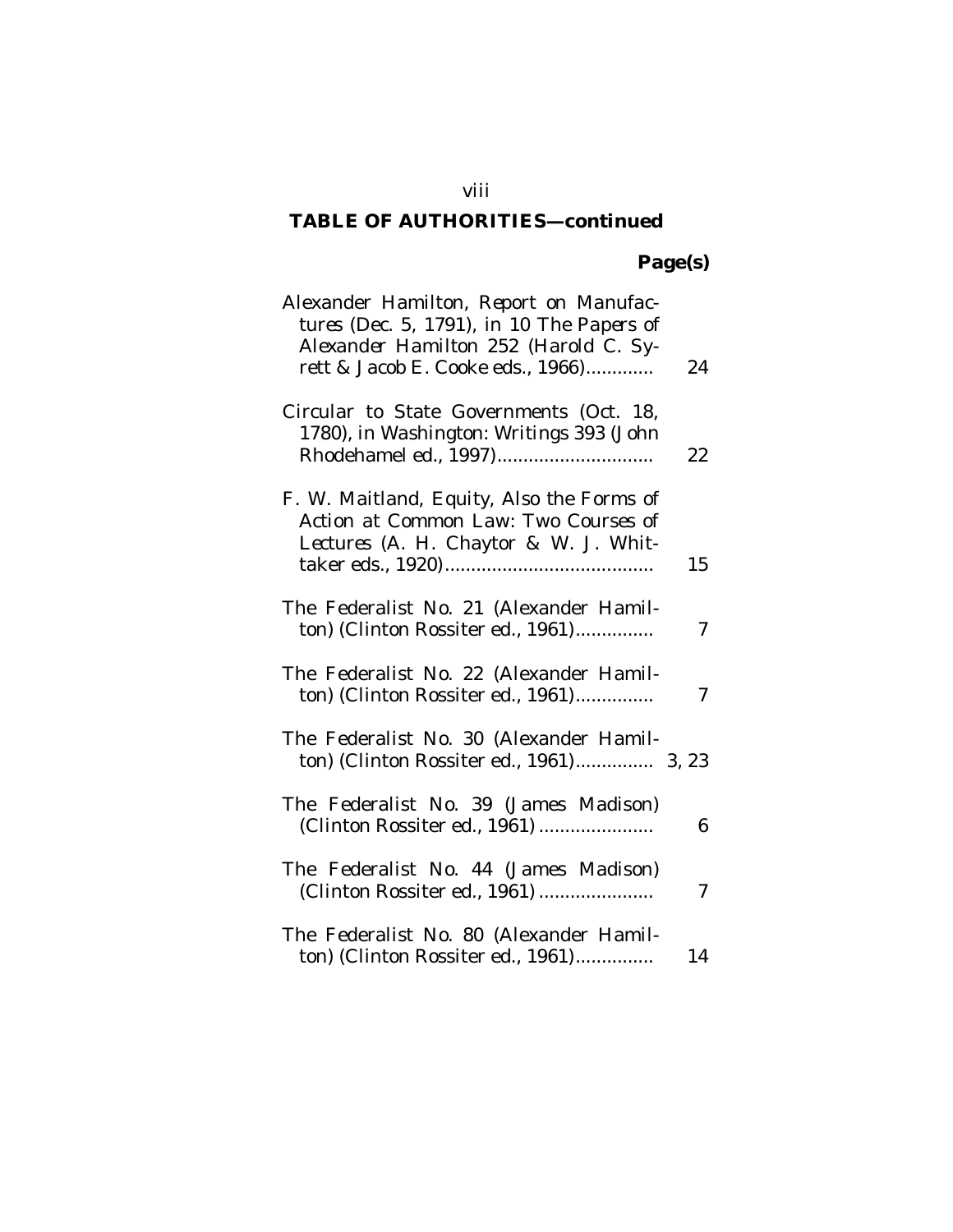## **Page(s)**

| James Madison, Vices of the Political Sys-<br>tem of the United States (Apr. 1787), in 9<br>The Papers of James Madison 345 (Rob-<br>ert A. Rutland & William M. E. Rachal | 7  |
|----------------------------------------------------------------------------------------------------------------------------------------------------------------------------|----|
| John Mitford, A Treatise on the Pleadings<br>in Suits in the Court of Chancery (2d ed.                                                                                     |    |
| Letter from George Washington to Joseph<br>Jones (May 31, 1780), in 18 The Writings<br>of George Washington 452 (John C. Fitz-                                             | 22 |
| Letter from George Washington to Lund<br>Washington (March 19, 1783), in Wash-<br>ington Writings 502 (John Rhodehamel                                                     | 23 |
| Letter from James Madison to Thomas Jef-<br>ferson (June 27, 1823), in 9 The Writings<br>of James Madison 137 (Gaillard Hunt                                               | 6  |
| Letters from the Federal Farmer to the<br>Republican III (Oct. 10, 1787),<br>http://www.constitution.org/afp/fedfar03.                                                     | 17 |

ix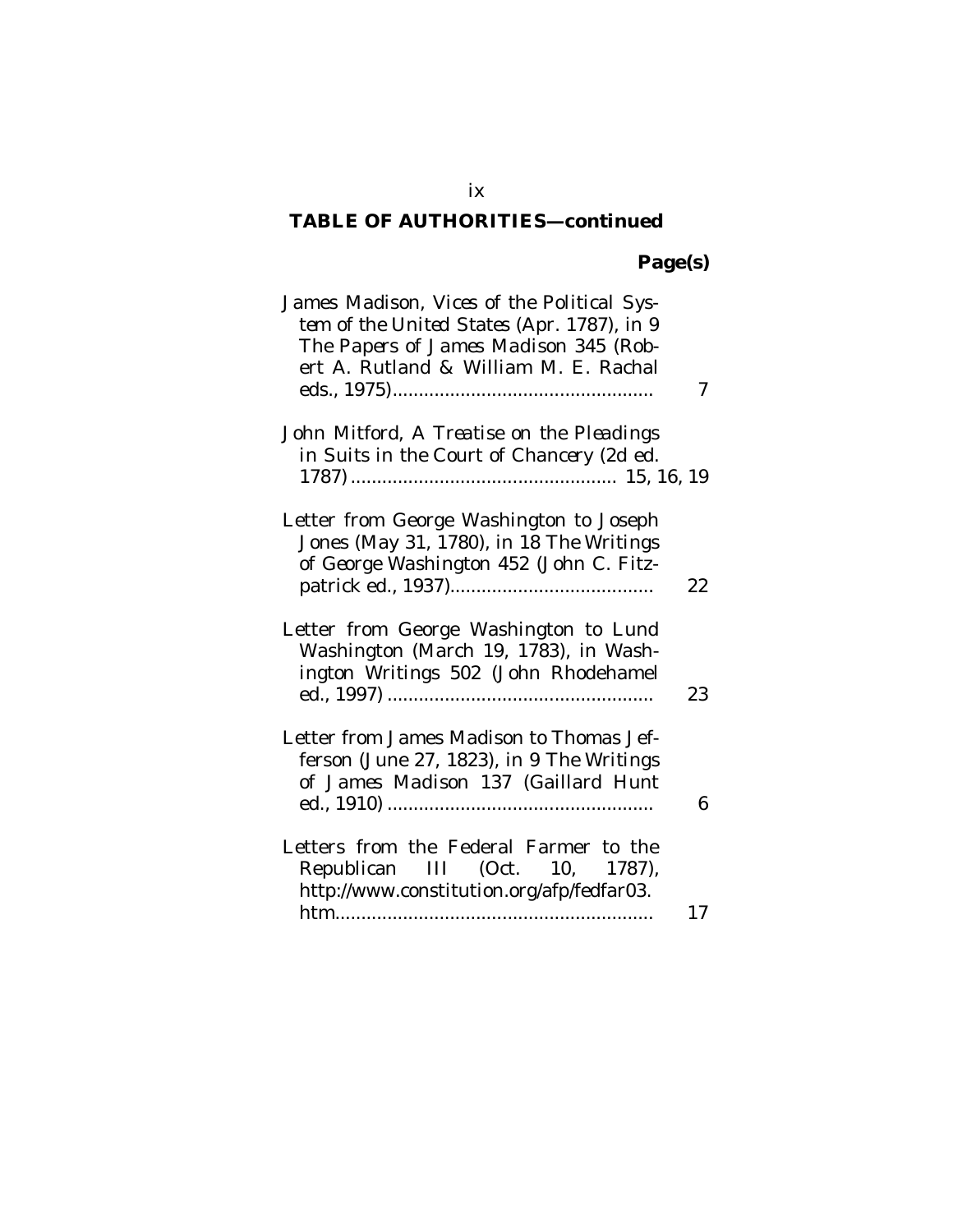# **Page(s)**

| Solon Dyke Wilson, Courts of Chancery in  |    |
|-------------------------------------------|----|
| the American Colonies, in 2 Select Essays |    |
| in Anglo-American Legal History 779       |    |
|                                           | 15 |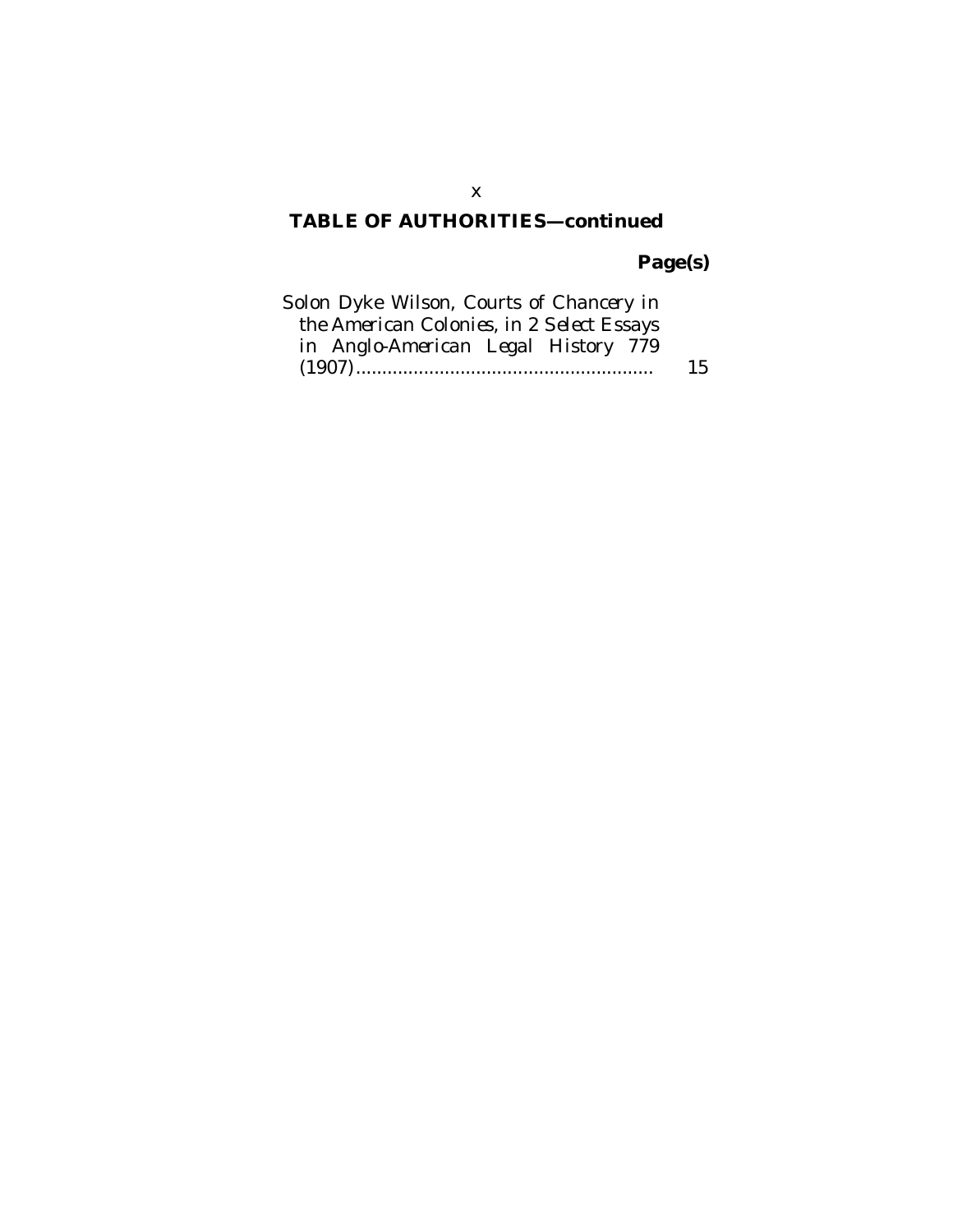#### **INTEREST OF AMICUS CURIAE**<sup>1</sup>

Amicus Constitutional Accountability Center (CAC) is a think tank, public interest law firm, and action center dedicated to fulfilling the progressive promise of our Constitution's text and history. CAC works in our courts, through our government, and with legal scholars to improve understanding of the Constitution and preserve the rights and freedoms it guarantees. CAC has a strong interest in constitutional federalism and in preserving the federal powers granted by the Constitution.

#### **INTRODUCTION AND SUMMARY OF ARGUMENT**

Where, as here, a state law conflicts with federal law, the Supremacy Clause requires federal courts to step in to prevent unlawful state action. Armstrong asks the Court to abandon this clear constitutional command, urging this Court to view the Supremacy Clause as simply a "choice-of-law rule," Pet'rs Br. at 17, that gives no authority to the federal courts to prevent states from enforcing preempted state laws. That argument cannot be squared with the text and history of the Constitution nor with more than two centuries of this Court's precedent recognizing the

 $\overline{a}$ 

<sup>&</sup>lt;sup>1</sup> The parties have consented to the filing of this brief and their letters of consent have been filed with the Clerk. Under Rule 37.6 of the Rules of this Court, *amicus* states that no counsel for a party authored this brief in whole or in part, and no counsel or party made a monetary contribution intended to fund the preparation or submission of this brief. No person other than *amicus* or its counsel made a monetary contribution to its preparation or submission.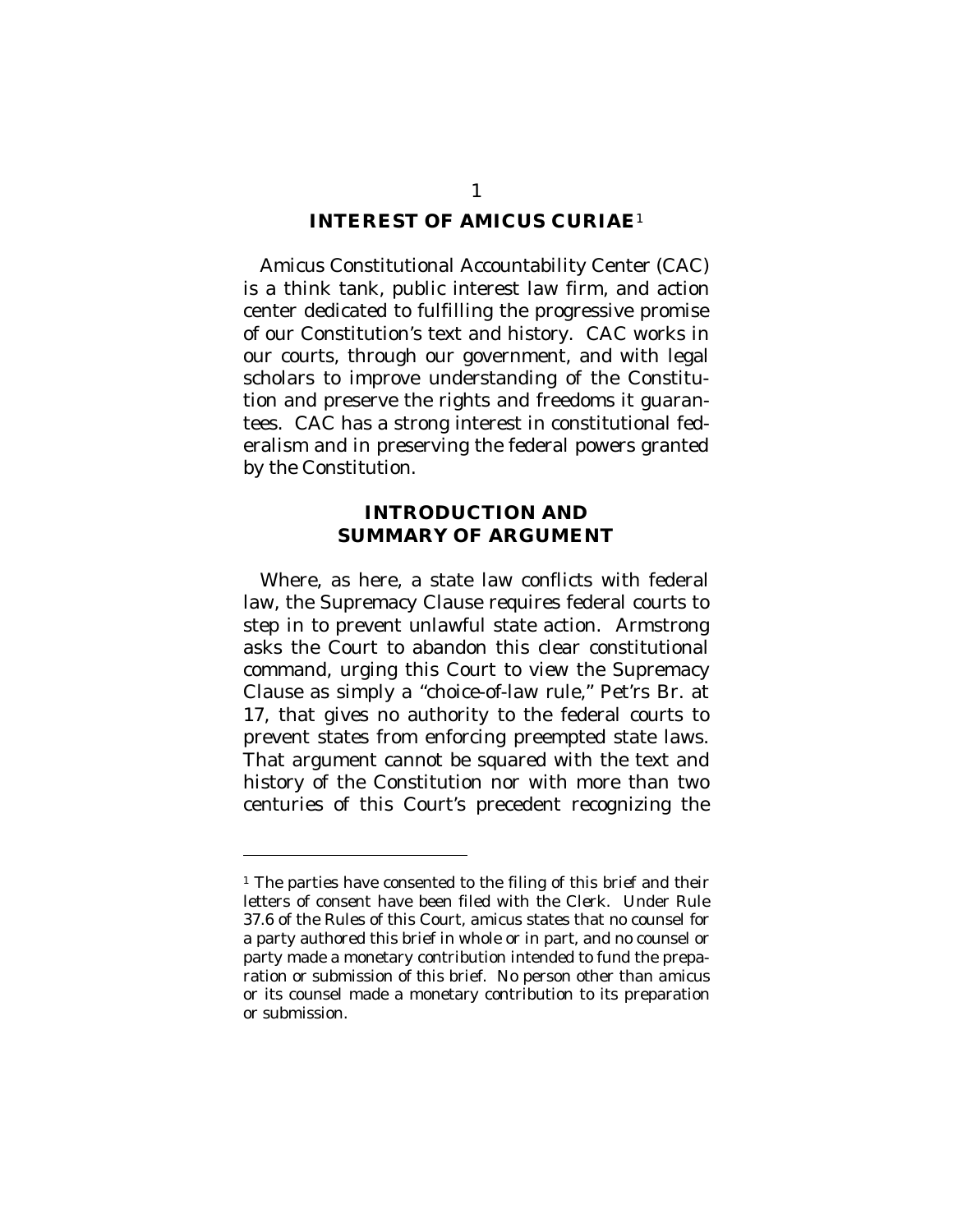vital responsibility of the federal judiciary to maintain the federal-state balance.

From the very beginning of our Constitution's history, federal courts were designed to be the frontline against unlawful acts committed by state governments. When the Framers wrote our founding charter more than two centuries ago, they were particularly concerned about unlawful actions by state governments, which had gone unchecked under the dysfunctional government of the Articles of Confederation. They included in the Supremacy Clause a mandate for the judicial branch to void "any Thing" in state law to the "Contrary" of federal law. U.S. Const. art. VI, cl. 2. Judicial review is hard-wired in the text of the Supremacy Clause. As the debates in Philadelphia show, the Framers consciously chose judicial review of state laws as the means for enforcing constitutional limits and ensuring the supremacy of federal law. As James Madison explained, "[t]hat causes of a federal nature will arise, will be obvious to every gentleman who will recollect that the states are laid under restrictions, and that the rights of the Union are secured by these restrictions." 3 *The Debates in the Several State Conventions on the Adoption of the Federal Constitution* 532 (Jonathan Elliot ed., 1836) [hereinafter *Elliot's Debates*].

Armstrong's argument that, as a matter of separation of powers and federalism, the courthouse doors must be closed to the plaintiffs in this case, Pet'rs Br. at 14, turns fundamental constitutional principles on their head. It is "emphatically the province and duty of the judicial department to say what the law is," *Marbury v. Madison*, 5 U.S. (1 Cranch) 137, 177 (1803), and enforce the "great principle" that "the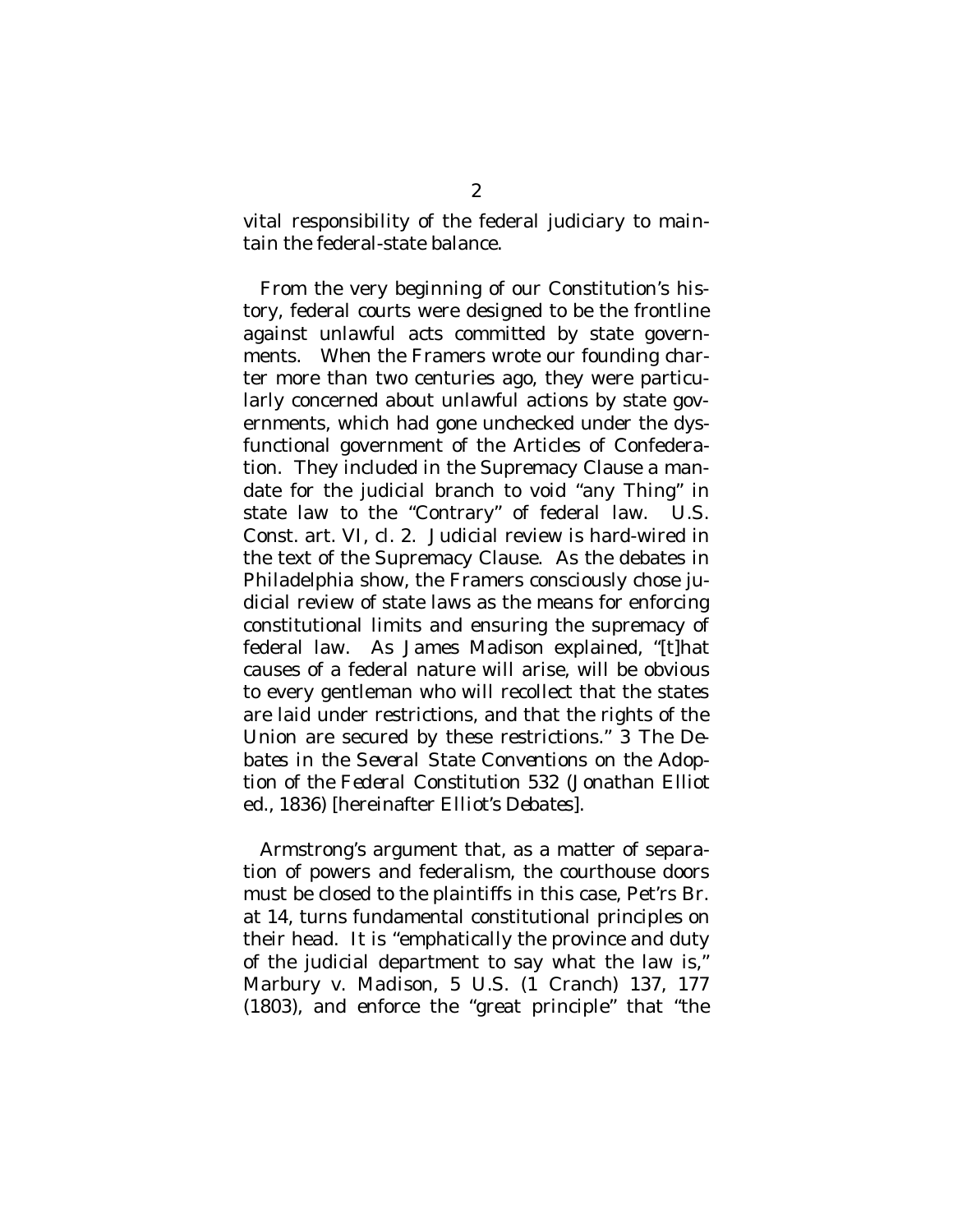constitution and the laws made in pursuance thereof are supreme; that they control the constitution and laws of the respective states, and cannot be controlled by them." *M'Culloch v. Maryland*, 17 U.S. (4 Wheat.) 316, 426 (1819). In establishing our Constitution, the Framers "split the atom of sovereignty," *U.S. Term Limits, Inc. v. Thornton*, 514 U.S. 779, 838 (1995) (Kennedy, J., concurring), creating a vibrant federalism that gave broad powers to the states while ensuring that they respected constitutional limits and the supremacy of federal law. Armstrong and his *amici*  would improperly deny the courts their historic role in maintaining this constitutional balance of federalstate power.

It makes no difference to this analysis that the state law at issue here is preempted by a federal law enacted pursuant to congressional Spending Clause authority. Ensuring principles of federal supremacy is as fundamentally important when Congress exercises its authority under the Spending Clause as when it exercises other enumerated powers. The Framers recognized that the power to spend for the general welfare was an "indispensable ingredient in every constitution," observing that "[m]oney is . . . considered as the vital principle of the body politic; as that which sustain its life and motion and enables it to perform its most essential functions." The Federalist No. 30, at 156 (Alexander Hamilton) (Clinton Rossiter ed., 1961). In the Spending Clause context, as elsewhere, it is imperative that the Supremacy Clause be applied properly. "[T]he whole jurisprudence of preemption" is of vital importance to "maintaining the federal balance." *United States v. Lopez*, 514 U.S. 549, 578 (1995) (Kennedy, J., concurring).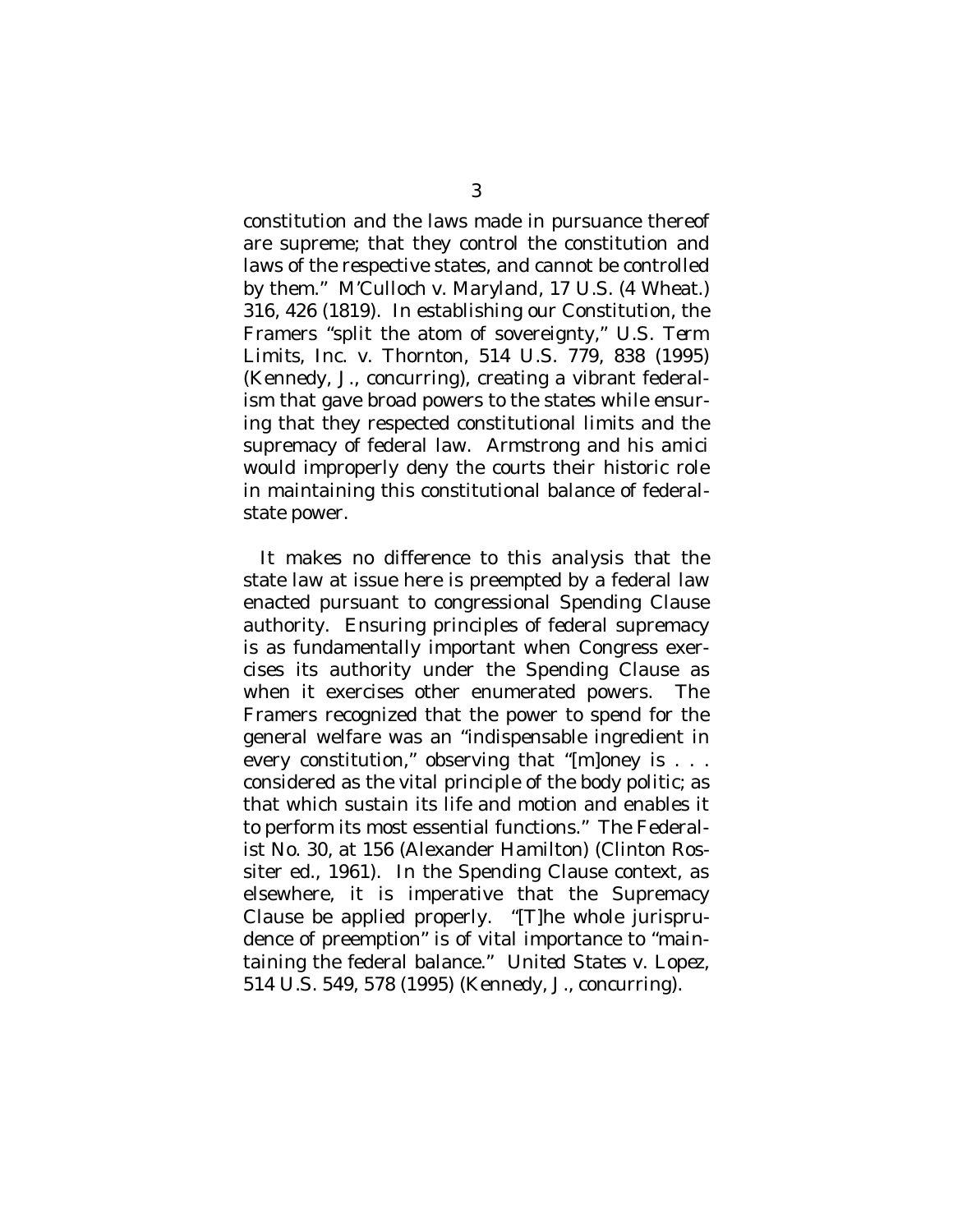For more than 200 years, the judicial branch has permitted suits, including those brought by private parties, to challenge state laws that allegedly violate federal law and requirements. As Chief Justice John Marshall explained, the Framers expected that some state laws would conflict with federal statutes and in "every such case" the law of the state "must yield" to federal law. *Gibbons v. Ogden*, 22 U.S. (9 Wheat.) 1, 211 (1824). Where state action violates federal law, injunctive relief has long been viewed as the appropriate remedy "to arrest the injury" and "prevent the wrong." *Osborn v. Bank of United States*, 22 U.S. (9 Wheat.) 738, 845 (1824). An unbroken line of cases reflects that "plaintiffs may vindicate . . . pre-emption claims by seeking declaratory and equitable relief in the federal district courts through their powers under federal jurisdictional statutes." *Golden State Transit Corp. v. City of Los Angeles*, 493 U.S. 103, 119 (1989) (Kennedy, J., dissenting). These cases accord preemptive authority to federal laws passed pursuant to the Spending Clause as well as other exercises of Congress's enumerated powers.

Armstrong and his *amici* concede that federal courts may invoke equitable power to vindicate the supremacy of federal law in certain circumstances, but urge this Court to radically revise its precedents here to close the courthouse doors to plaintiffs in this case. These arguments, however, devalue fundamental principles of constitutional supremacy enshrined in the Supremacy Clause, ignore the role of the courts in our constitutional scheme as envisioned by the Framers, and misstate equity's historic role in preventing constitutional wrongs. The court of appeals properly held that plaintiffs could invoke the Supremacy Clause to prevent Idaho from contravening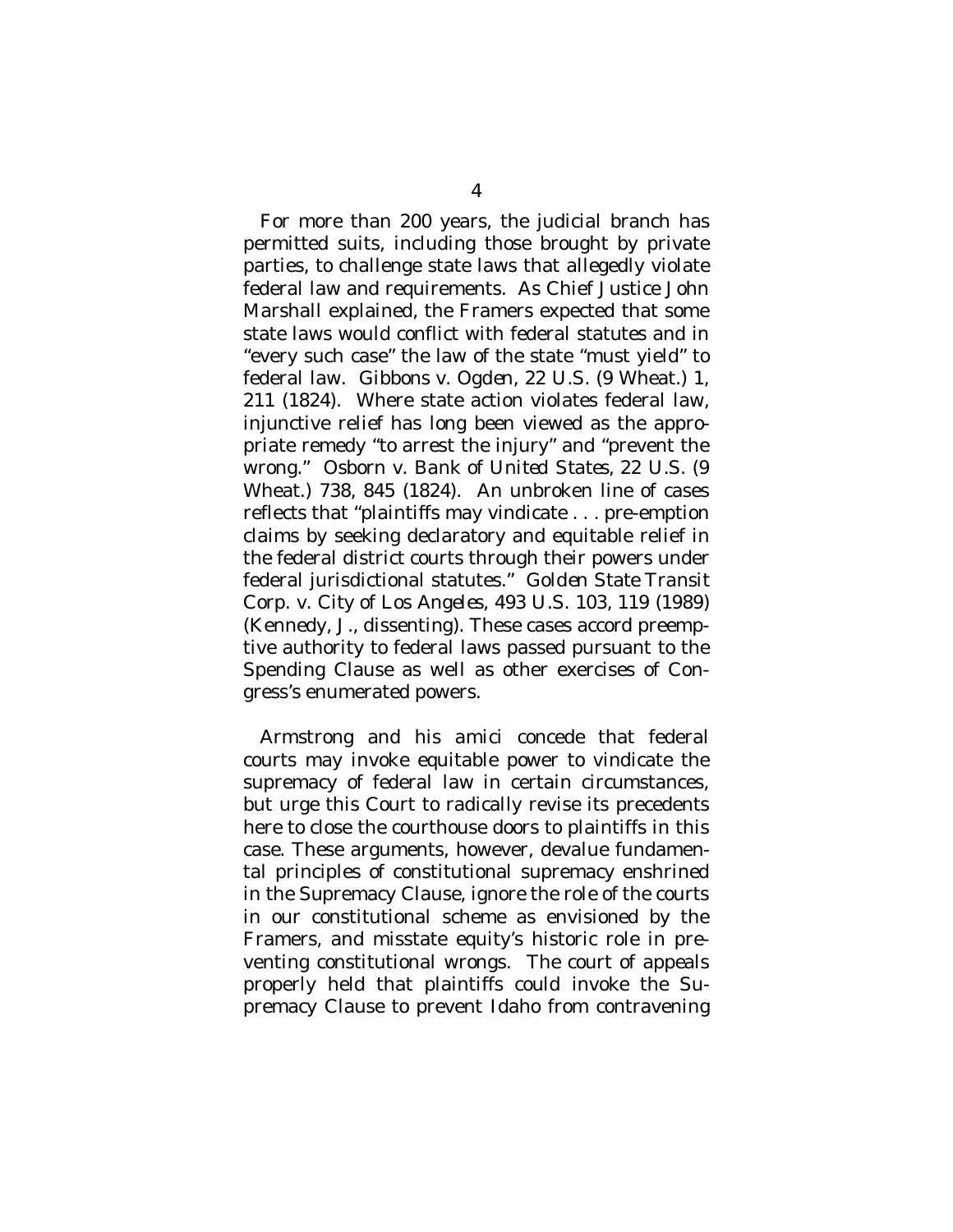the Medicaid statute's requirement that reimbursement rates be "consistent with efficiency, economy, and quality of care," 42 U.S.C. 1396a(a)(30)(A), and that judgment should be affirmed.

#### **ARGUMENT**

#### **I. THE TEXT AND HISTORY OF THE SU-PREMACY CLAUSE GIVE FEDERAL COURTS THE POWER OF JUDICIAL RE-VIEW TO MAINTAIN THE SUPREMACY OF FEDERAL LAW.**

The Supremacy Clause provides that "[t]his Constitution, and the Laws of the United States which shall be made in Pursuance thereof; and all Treaties made, or which shall be made, under the Authority of the United States, shall be the supreme Law of the Land; and the Judges in every State shall be bound thereby, any Thing in the Constitution or Laws of any State to the Contrary notwithstanding." U.S. Const. art. VI, cl. 2. By including in the Constitution a sweeping declaration of constitutional supremacy and giving to courts the power to declare preempted state law null and void, the Framers provided that "conflicts between state and federal law" would be "resolved by principled adjudication, rather than political will or force." Bradford R. Clark, *Separation of Powers As a Safeguard of Federalism*, 79 Tex. L. Rev. 1321, 1348 (2001).

1. The Supremacy Clause, together with Article III, which provides for an independent federal judiciary with the power to hear all cases arising under "this Constitution, the Law of the United States, and Treaties made . . . under their Authority," U.S. Const. art.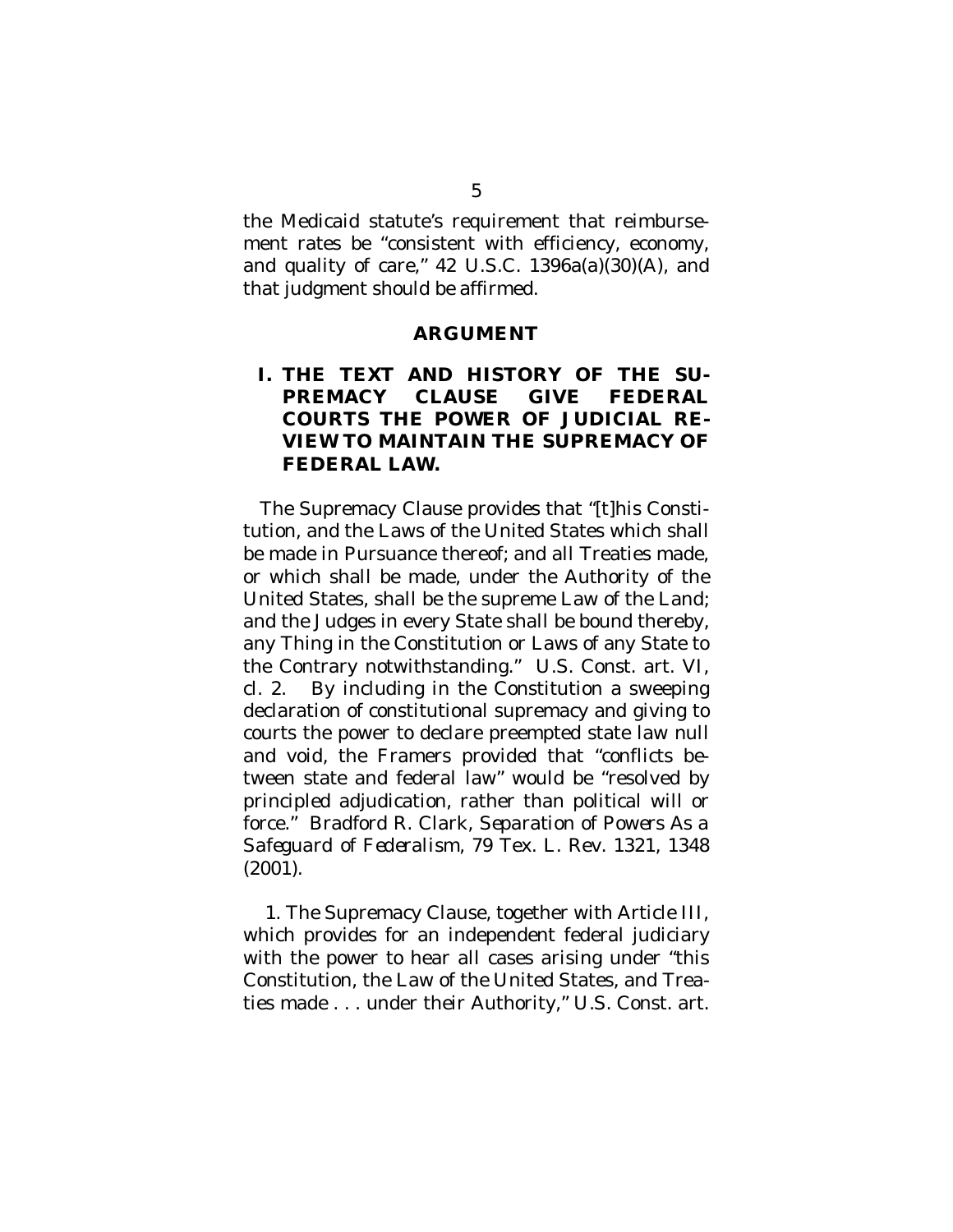III, § 2, cl. 1, ensures that states respect the supremacy of federal law. As James Madison observed, "the General Convention regarded a provision within the Constitution for deciding in a peaceable & regular mode all cases arising in the course of its operation, as essential to an adequate System of Govt. . . . that this intention is expressed by the articles declaring that the federal Constitution & laws shall be the supreme law of the land, and that the Judicial Power of the U.S. shall extend to all cases arising under them." Letter from James Madison to Thomas Jefferson (June 27, 1823), *in* 9 *The Writings of James Madison* 137, 142 (Gaillard Hunt ed., 1910); *see also* The Federalist No. 39, *supra*, at 213 (James Madison) (explaining that "in controversies relating to the boundary between the two jurisdictions, the tribunal which is ultimately to decide is to be established under the general government").

The "parallel language of the 'Arising Under' and Supremacy Clauses was intentional and structurally crucial," James S. Liebman & William F. Ryan, *"Some Effectual Power": The Quantity and Quality of Decisionmaking Required of Article III Courts,* 98 Colum. L. Rev. 696, 708 (1998), ensuring that private parties who suffered injury at the hands of state authorities could invoke the power of judicial review to challenge state laws that conflicted with federal law. "Otherwise, any one state might repeal the laws of the Union at large." 4 *Elliot's Debates*, *supra*, at 187- 88. "To permit the local laws of any state to control the laws of the Union would be to give the general government no powers at all. If the judges are not to be bound by it, the powers of Congress will be nugatory." *Id.* at 181. Without judges enforcing the promise of federal supremacy, our system of government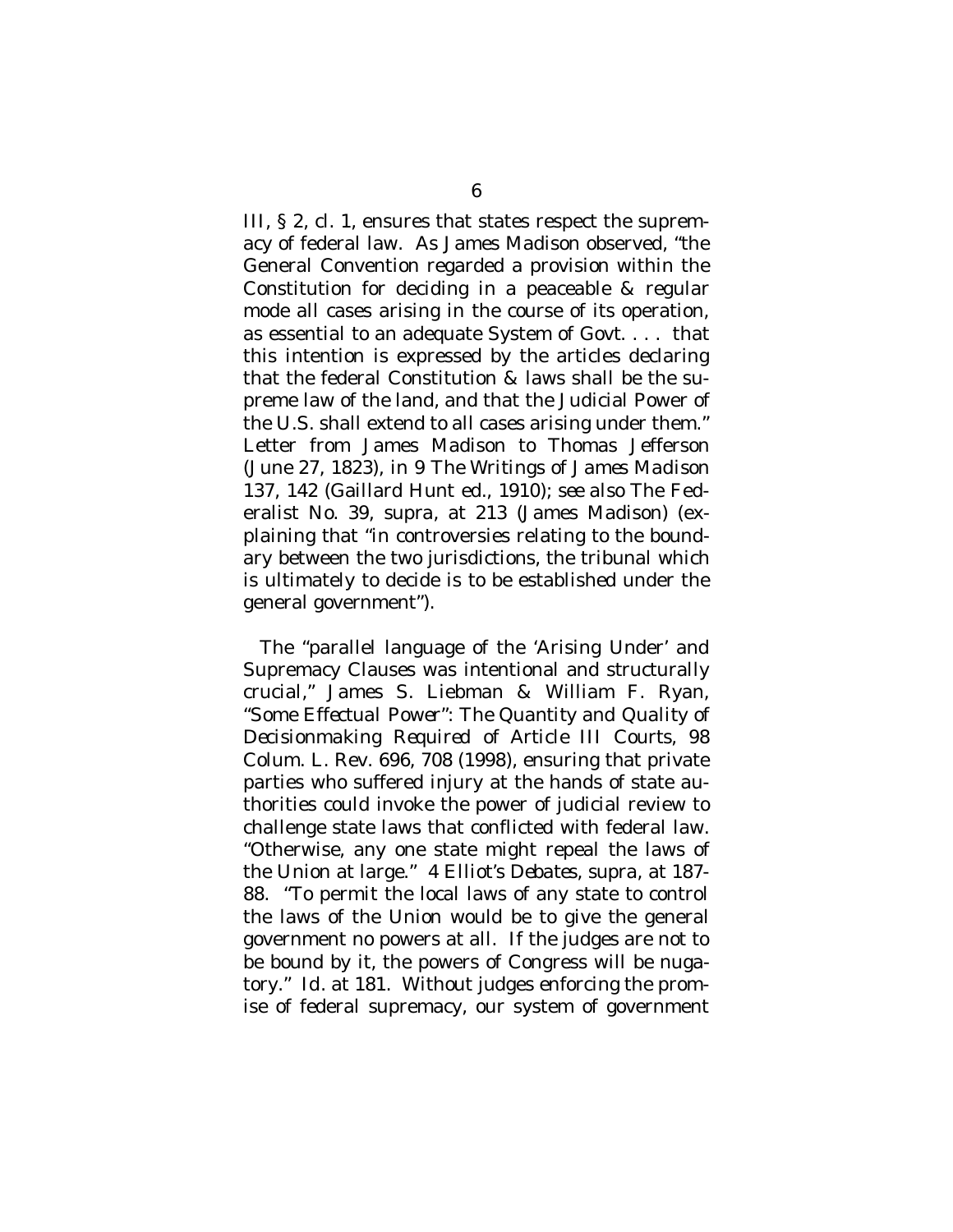"would have seen the authority of the whole society everywhere subordinate to the authority of the parts; it would have seen a monster, in which the head was under the direction of the members." The Federalist No. 44, *supra*, at 255 (James Madison); *see Dodge v. Woolsey*, 59 U.S. (18 How.) 331, 355 (1855) ("Without the supreme court . . . neither the constitution nor the laws of congress passed in pursuance of it, nor treaties, would be in practice or in fact the supreme law of the land, and the injunction that the judges in every State should be bound thereby . . . would be use $less \dots$  .").

2. The Framers crafted the Supremacy Clause against the backdrop of numerous abuses of state authority under the Articles of Confederation, which established a single branch of the federal government, but contained no mechanism for ensuring federal supremacy. Under the dysfunctional government of the Articles, the federal government could not enforce its laws, prompting Alexander Hamilton to observe that a "most palpable defect of the existing Confederation is the total want of a SANCTION to its laws." The Federalist No. 21, *supra*, at 106 (Alexander Hamilton); *see id.* No. 22, at 118 (Alexander Hamilton) (explaining that "[l]aws are a dead letter without courts to expound and define their true meaning and operation"). The result, Madison lamented, is that "acts of Congs. . . . depend[] for their execution on the will of the state legislatures," making federal laws "nominally authoritative, [but] in fact recommendatory only." James Madison, *Vices of the Political System of the United States* (Apr. 1787), *in* 9 *The Papers of James Madison* 345, 352 (Robert A. Rutland & William M. E. Rachal eds., 1975).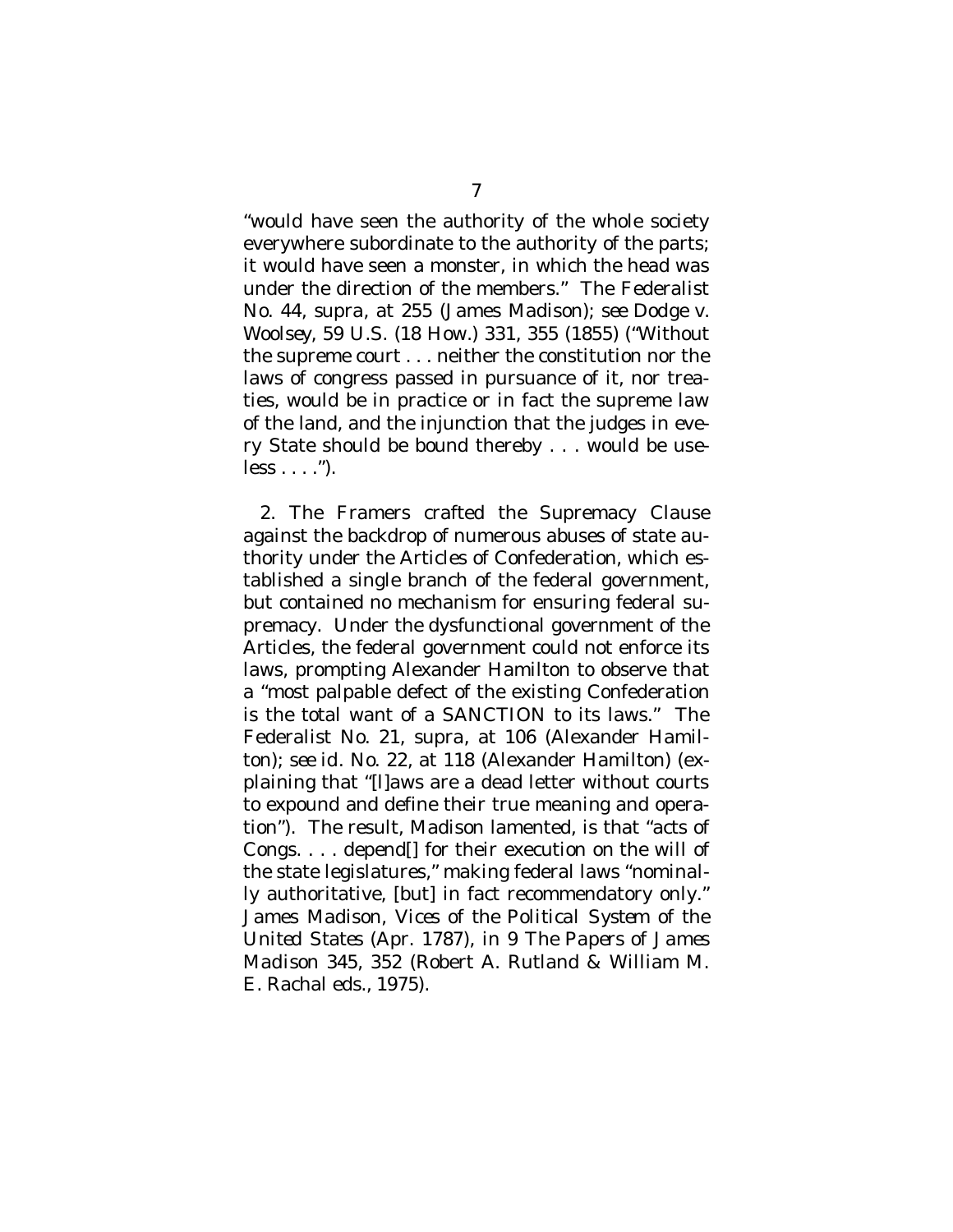The Framers gathered together in Philadelphia in 1787 to correct these "vices" resulting from the lack of "effectual control in the whole over its parts." 1 *The Records of the Federal Convention of 1787*, at 167 (Max Farrand ed., 1911) [hereinafter *Farrand's Records*]. At the Convention, they extensively debated different possible means to ensure the supremacy of federal law, including use of force by the executive, a congressional veto on state laws, as well as judicial review.

Early in the Convention, Governor Edmund Randolph of Virginia proposed an initial mechanism to ensure the supremacy of federal law, recommending that the "National Legislature" be given the power "to negative all laws passed by the several States," as well as the power "to call forth the force of the Union" against a state "failing to fulfill its duty." 1 *Farrand's Records*, *supra*, at 21. While James Madison supported the legislative "negative," he strongly disagreed with reliance upon military force to resolve conflicts between federal and state law. "The use of force agst. a State, would look more like a declaration of war, than an infliction of punishment, and would probably be considered by the party attacked as a dissolution of all previous compacts by which it might be bound." *Id*. at 54. Randolph was persuaded to change his position, agreeing that the use of force would be "impracticable, expensive, [and] cruel to individuals." *Id*. at 256 (emphasis omitted). The Framers overwhelmingly preferred a "coer[c]ion of laws" to a "coer[c]ion of arms." *Id.* at 284 (Alexander Hamilton); *see* 3 *Elliot's Debates*, *supra*, at 554 (John Marshall) ("What is the service or purpose of a judiciary, but to execute the laws in a peaceable, orderly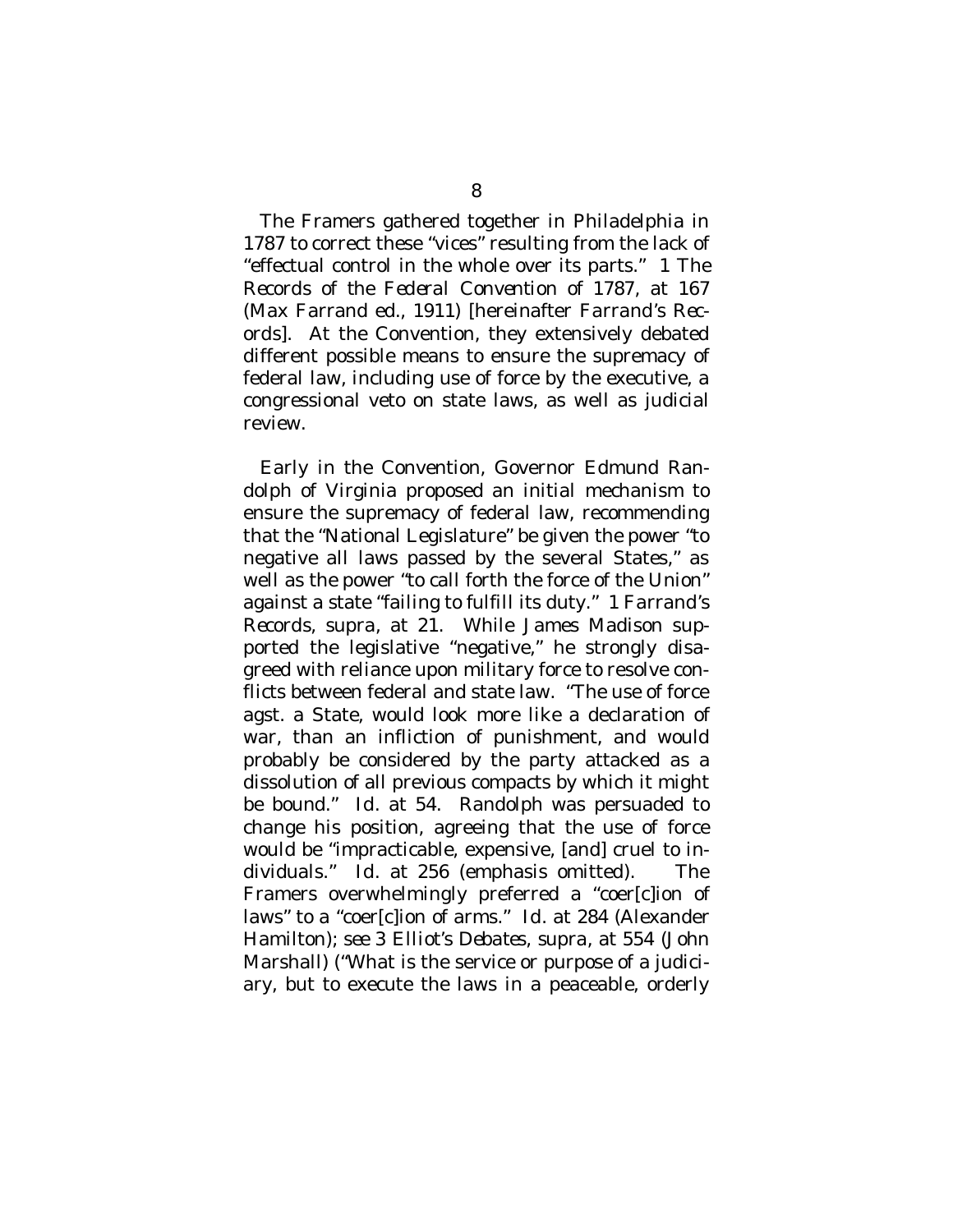manner, without shedding blood, or creating a contest, or availing yourselves of force?").

While Madison convinced his colleagues to relinquish the military option, he could not persuade them to embrace the use of congressional power to invalidate state laws. His reasoning in support of the congressional negation of state law met with fierce resistance, precisely because a majority of delegates preferred to rely on judicial review for this important task. As Governor Morris argued, "[a] law that ought to be negatived will be set aside in the Judiciary department. and if that security should fail; may be repealed by a Nationl. law." 2 *Farrand's Records*, *supra*, at 28. The proposal for Congress to nullify state laws was defeated by a vote of three states in favor to seven states against. *Id*. In rejecting the congressional negative, "the Framers substituted judicial review of state laws for congressional control of state legislatures." *FERC v. Mississippi*, 456 U.S. 742, 795 (1982) (O'Connor, J., concurring in part and dissenting in part).

Immediately after the defeat of the negative, Luther Martin of Maryland proposed an initial version of the Supremacy Clause, which provided that "the Legislative acts of the [United States] . . . shall be the supreme law of the respective States . . . [and] that the Judiciaries of the several States shall be bound thereby in their decisions, any thing in the respective laws of the individual States to the contrary notwithstanding." 2 *Farrand's Records*, *supra*, at 28-29. The Convention unanimously adopted this supremacy provision.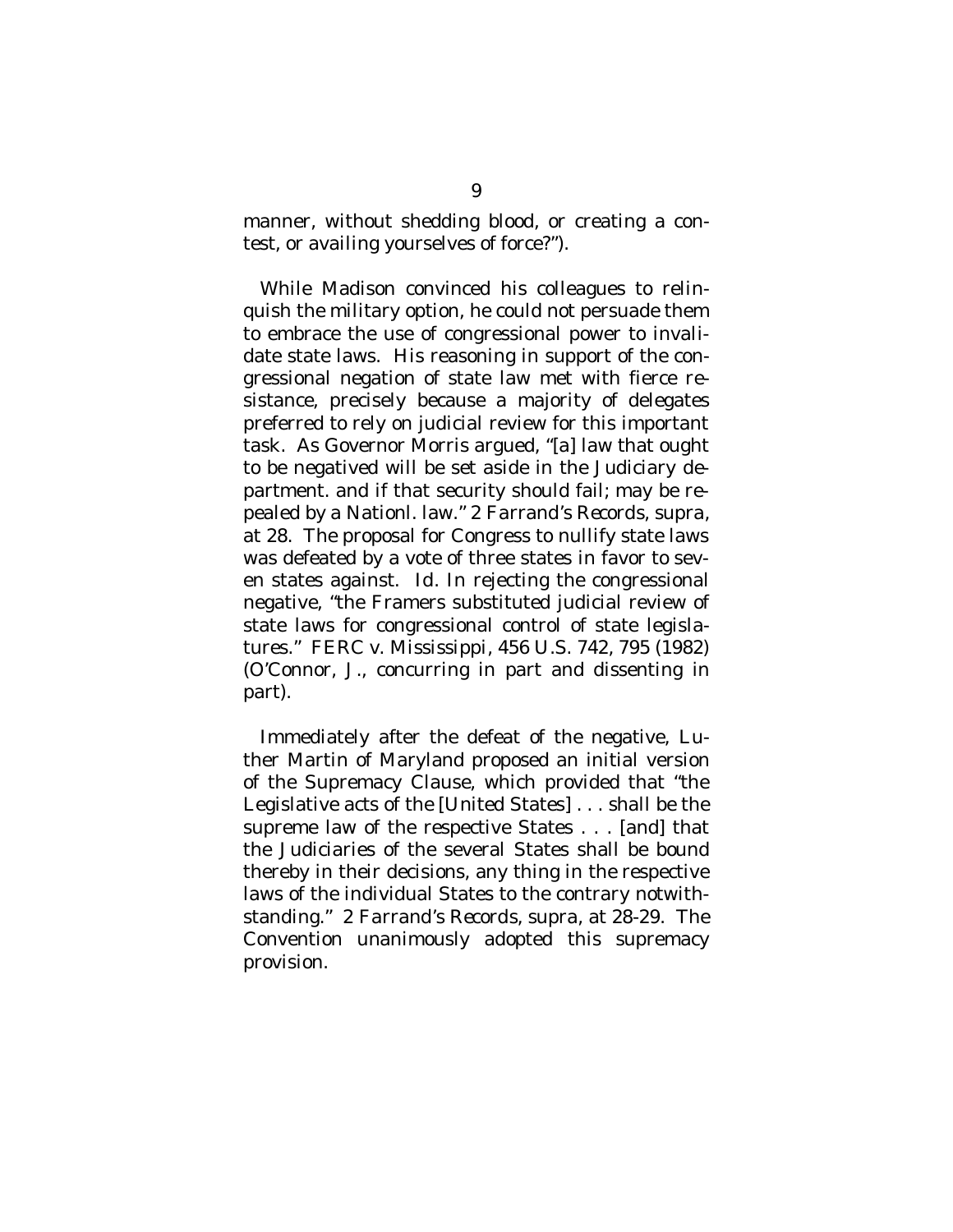The Framers' decision to vest the federal courts with the responsibility to ensure the supremacy of federal law through the exercise of judicial review in law suits brought by injured private parties reflected the Framers' belief that the judiciary was the "quarter . . . [to] look for protection from an infringement on the Constitution," 3 *Elliot's Debates*, *supra*, at 554 (John Marshall), and that review by an independent judge was the only "natural and effectual method of enforcing laws." 4 *Elliot's Debates*, *supra*, at 146 (James Iredell); *see also id.* at 158 (William Davie) ("[T]he judicial power ought to be coëxtensive with the legislative. The federal government ought to possess the means of carrying the laws into execution . . . . If laws are not to be carried into execution by the interposition of the judiciary, how is it to be done?"). Access to the courts was essential to protect individual liberty, prevent government abuse, and ensure the supremacy of federal law.

Over the course of the rest of the Convention, the Framers strengthened the requirement of federal supremacy. First, the Committee on Detail subjected state constitutions as well as state laws to the requirement of federal supremacy and changed the phrase "the Judiciaries of the several States" to "the judges in the several States," imposing a personal mandate on judges to uphold federal law. 2 *Farrand's Records*, *supra*, at 183. Second, the Convention unanimously agreed to add that the United States Constitution is supreme to state laws. *Id*. at 389.

Third, the Convention broadened the language of Article III's "Arising Under" Clause to conform with the now-expanded Supremacy Clause, *id.* at 431,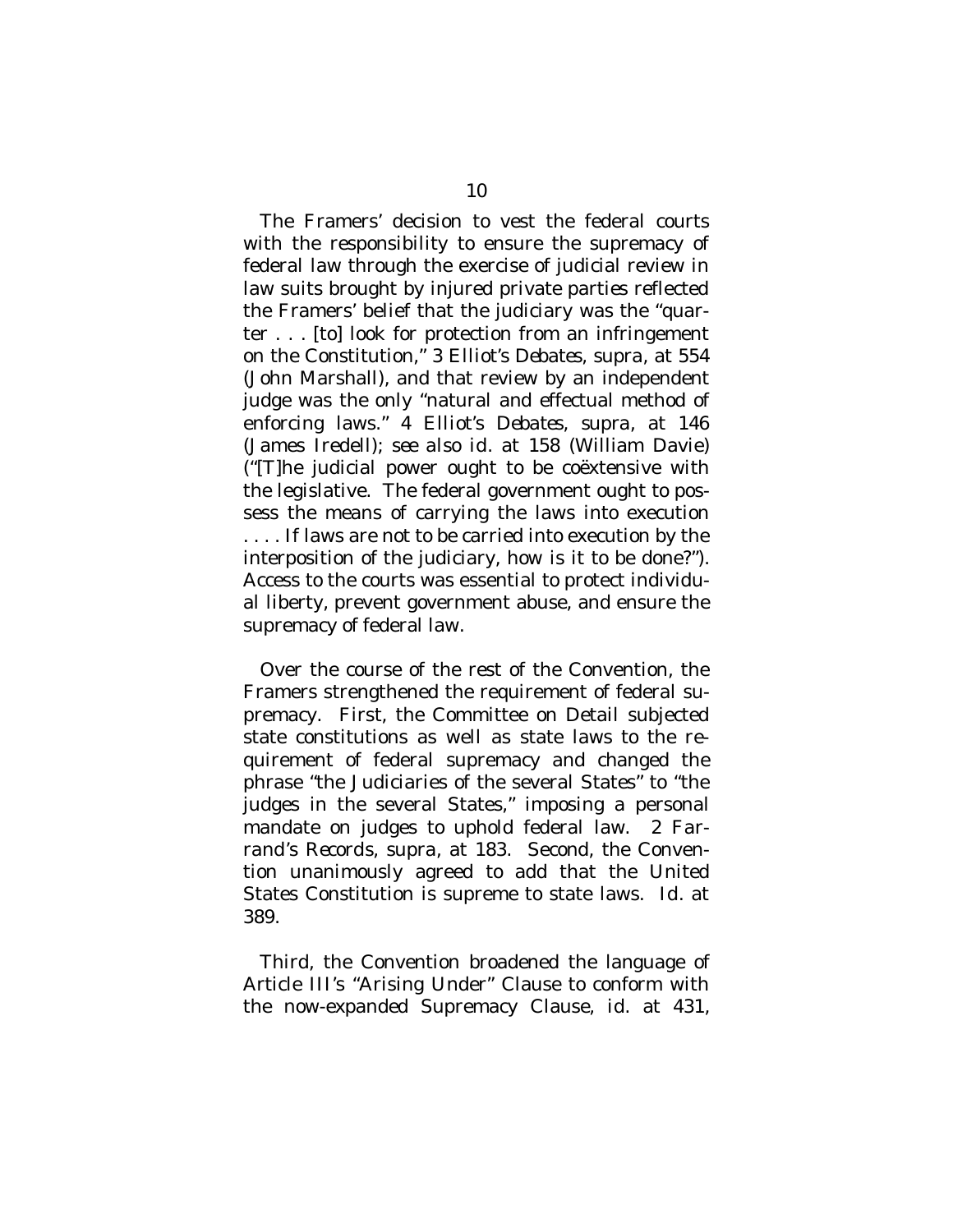"self-consciously and irrevocably forg[ing] the constitutional structural link between the front-line decisionmaking of 'the Judges in every State' under the Supremacy Clause and the supervisory decisionmaking of the federal judiciary when called upon to exercise the 'arising under' jurisdiction permitted by the judiciary article." Liebman & Ryan, *supra*, at 747. This ensured that federal as well as state courts would have the authority to vindicate the supremacy of federal law in cases brought by aggrieved individuals.

Fourth, and finally, the Committee on Style Revision replaced the words "the supreme law of the states" with the phrase "the supreme law of the land." 2 *Farrand's Records*, *supra*, at 603. As Professor Amar explains, "the implication was continental: one Constitution, one land, one People." Akhil Reed Amar, *Of Sovereignty and Federalism*, 96 Yale L.J. 1425, 1458 (1987). This change in wording left no doubt "[t]he people of the United States constitute one nation, under one government, and this government, within the scope of the powers with which it is invested, is supreme." *Lane Cnty. v. Oregon*, 74 U.S. (7 Wall.) 71, 76 (1868). The Founding generation believed that federal laws "would embody the judgment of America as a whole, as distinct from the more parochial view of any particular local part," and therefore federal statutes have "priority over any inconsistent state-law norm." Akhil Reed Amar, *America's Constitution: A Biography* 300 (2005). The Supremacy Clause establishes federal law as embodying the will of the nation's people, who are empowered to turn to the judiciary for enforcement.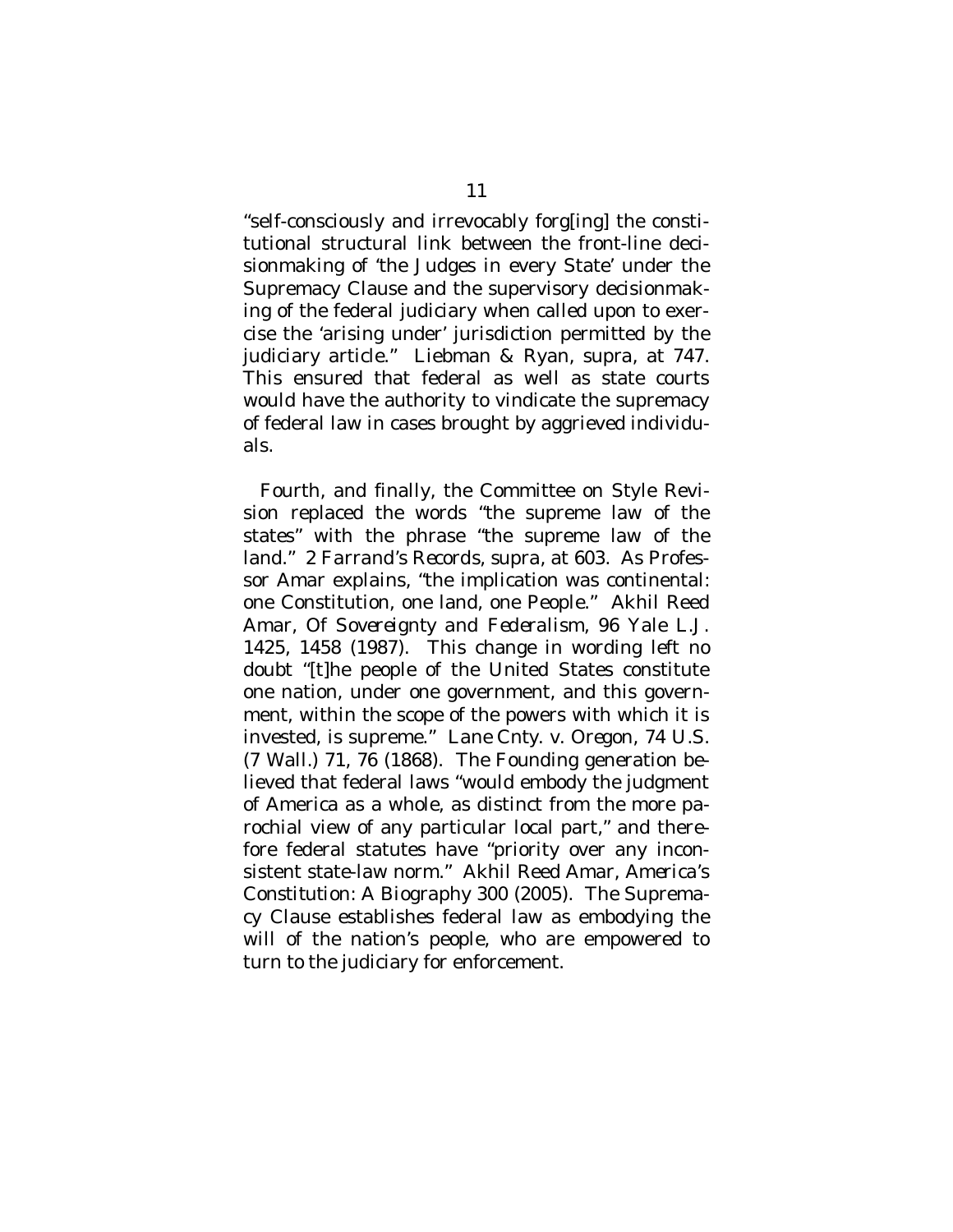In sum, the Constitution's text and history establish that providing for judicial review in cases of conflict between federal and state law was at the core of the Supremacy Clause. Armstrong and his *amici* are simply incorrect when they state that the Supremacy Clause is a "choice-of-law" or "rule of decision" provision, Pet'rs Br. at 15, 17; Texas et al. Br. at 6-7, that has nothing to do with judicial review. On the contrary, "the Convention resolved the debate over how to enforce the supremacy of federal law by reliance on the judicial duty to apply federal law in cases of conflict." *See* NGA et al. Br. at 19.<sup>2</sup>

3. Consistent with this text and history, Supreme Court precedent dating back to the Marshall Court establishes that courts have a constitutional obligation to maintain the federal-state balance by declaring null and void state laws that conflict with federal law.

As Chief Justice Marshall explained in *Gibbons v. Ogden*, the Constitution specifically "declar[es] the supremacy not only of itself, but of the laws made in

 $\overline{a}$ 

<sup>2</sup> *Amici* NGA and Council of State Governments suggest that "authorizing private lawsuits in *all* cases of arguable federal pre-emption would replicate much of the intrusion the opponents of the negative found troubling," NGA et al. Br. at 24. That argument ignores the fundamental difference between the congressional negative the Framers rejected, which would have given Congress an unfettered power to void state laws, and the system of judicial review they wrote into the Constitution, which gave the courts the power to strike down state laws that transgressed the Constitution, duly-enacted federal laws, and treaties in cases brought by aggrieved persons. As the Constitution's text and history discussed above show, the Framers gave courts the duty to police the federal-state balance and invalidate state laws in conflict with federal law.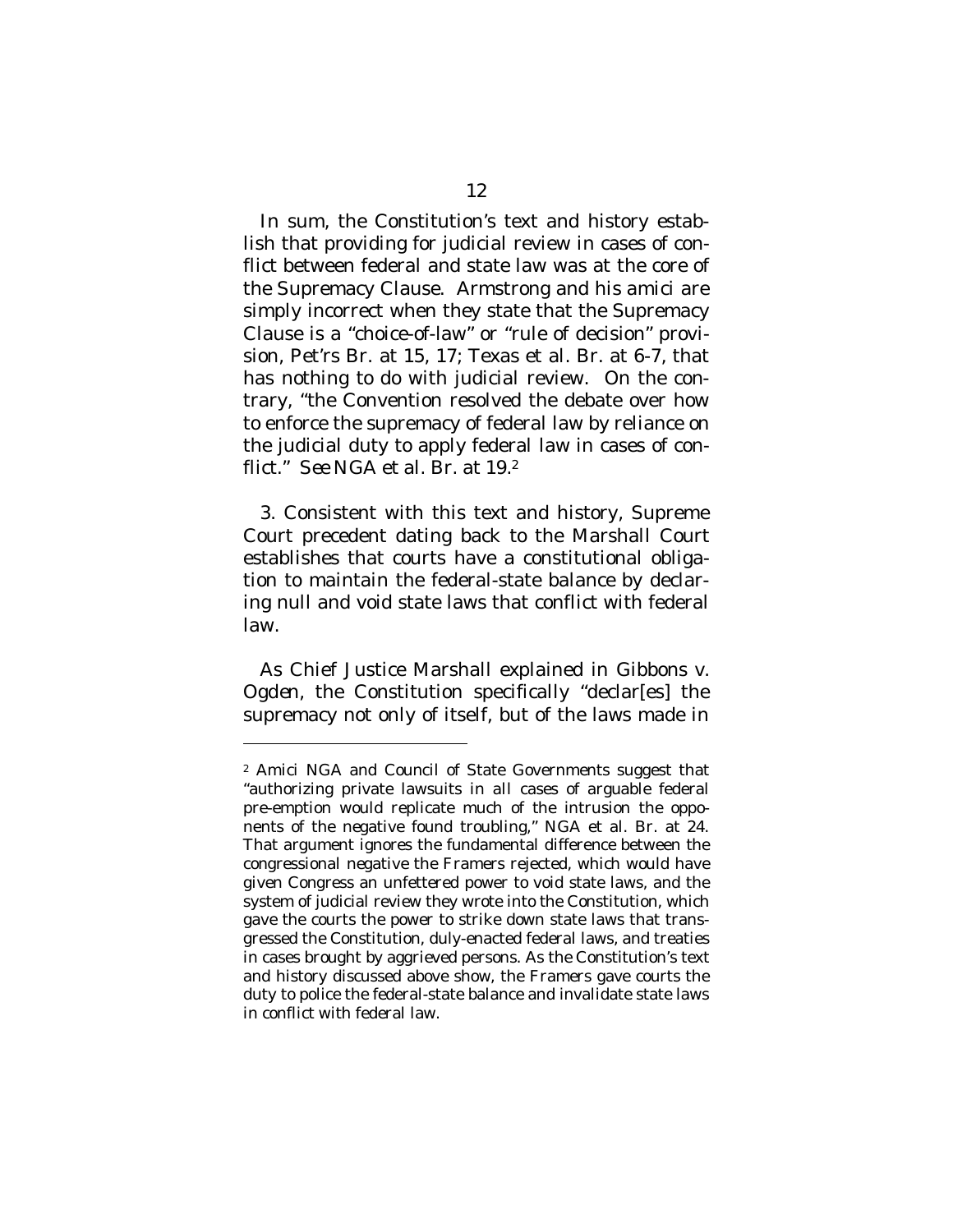pursuance of it." *Gibbons*, 22 U.S. at 210. Thus, "[i]n every such case, the act of Congress, or the treaty, is supreme; and the law of the State, though enacted in the exercise of powers not controverted, must yield to it." *Id.* at 211. Accordingly, "[a] plaintiff who seeks injunctive relief from state regulation, on the ground that such regulation is pre-empted by a federal statute which, by virtue of the Supremacy Clause of the Constitution, must prevail, . . . presents a federal question which the federal courts have jurisdiction under 28 U.S.C. § 1331 to resolve." *Shaw v. Delta Airlines, Inc.*, 463 U.S. 85, 96 n.14 (1983); *see also Verizon Md., Inc. v. Pub. Serv. Comm'n of Md.*, 535 U.S. 635, 642 (2002). Even absent a private cause of action under a federal statute or 42 U.S.C. 1983, plaintiffs may bring "pre-emption claims by seeking declaratory and equitable relief in the federal district courts through their powers under federal jurisdictional statutes." *Golden Transit Corp.*, 493 U.S. at 119 (Kennedy, J., dissenting). An aggrieved individual need not rely on those other sources of law "to vest in him a right to assert that an attempted exercise of jurisdiction or control violates the proper distribution of powers within the federal system." *Id.* at 114 (Kennedy, J., dissenting).

**II. THE TEXT AND HISTORY OF THE CON-STITUTION SUPPORT THE AVAILABILITY OF EQUITABLE RELIEF TO PROHIBIT UNCONSTITUTIONAL STATE ACTION EVEN IN THE ABSENCE OF A STATUTO-RY CAUSE OF ACTION.**

Equitable relief "'has long been recognized as the proper means for preventing entities from acting unconstitutionally.'" *Free Enter. Fund v. Public Co. Ac-*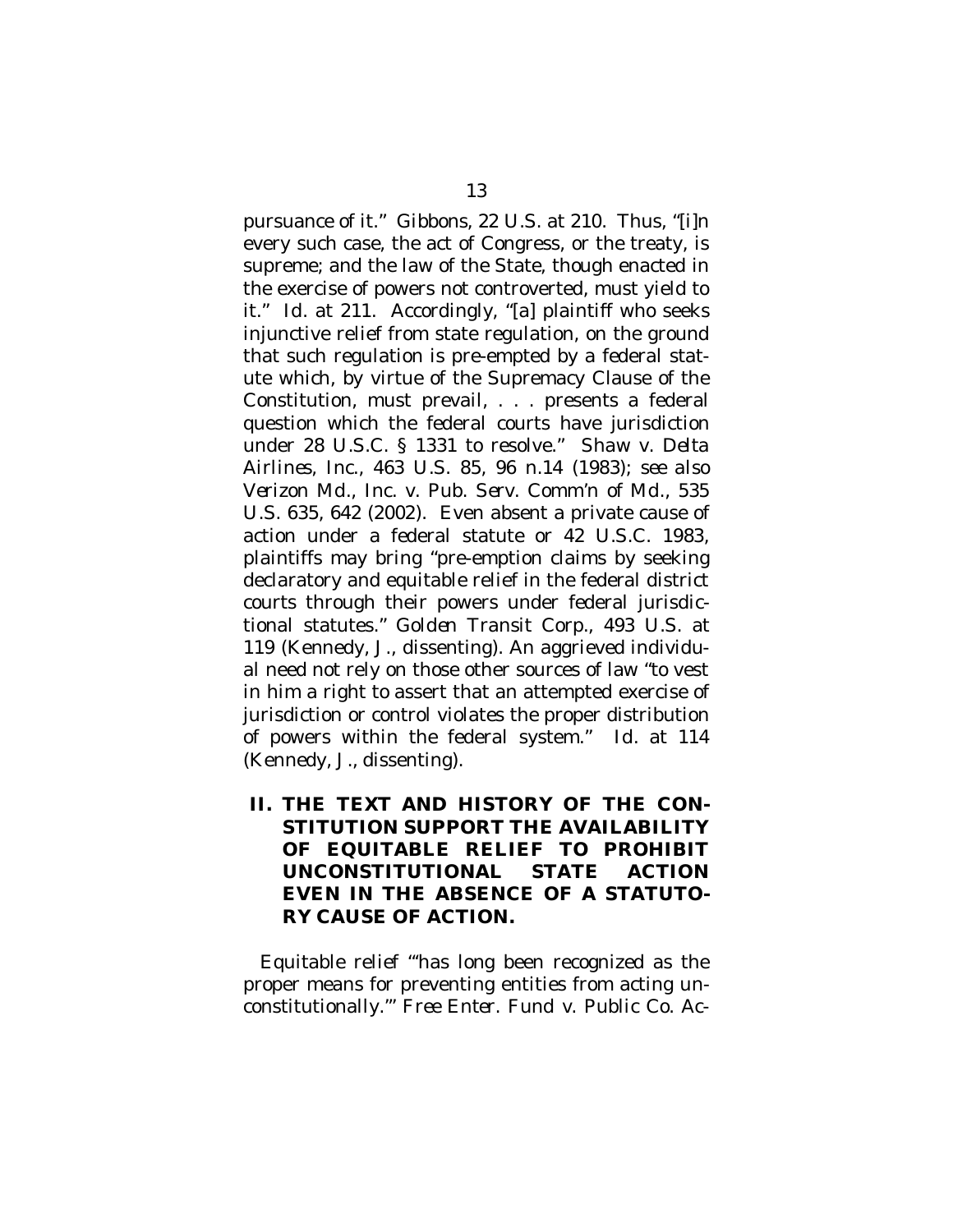*counting Oversight Bd.*, 561 U.S. 477, 491 n.2 (2010) (quoting *Corr. Servs. Corp. v. Malesko*, 534 U.S. 61, 74 (2001)). The power of Article III courts to issue such relief is anchored directly in the text of the Constitution and flows from equity's historic mission of preventing illegal action for which there is no adequate remedy at law. When the Framers designed our system of government, they made sure to give the federal courts the "judicial power" to enforce the Constitution and maintain the supremacy of federal law in "all Cases, in Law and Equity, arising under this Constitution[ and] the Laws of the United States." U.S. Const. art. III, § 2, cl. 1. By granting courts the power to award equitable as well as legal remedies, the Framers ensured that courts would possess the "effectual power" to "restrain or correct the infractions" of the Constitution by the states. The Federalist No. 80, *supra*, at 444 (Alexander Hamilton); *see also* James E. Pfander, *Rethinking The Supreme Court's Original Jurisdiction in State-Party Cases*, 82 Calif. L. Rev. 555, 601 (1994) ("[F]ederal courts, by virtue of their authority to hear 'cases' in law and equity, would enjoy the power to 'restrain' or enjoin state infractions of the Constitution . . . .").

By extending the "judicial Power" to "all Cases, in Law and Equity," the Framers incorporated a wellestablished understanding about the scope of judicial authority and the types of relief the courts could provide. Pursuant to that understanding, "[c]ourts of equity had the authority to, and did in fact, create causes of action in cases where courts of law would not issue damages." John F. Preis, *In Defense of Implied Injunction Relief in Constitutional Cases*, 22 Wm. & Mary Bill Rts. J. 1, 7 (2013). Thus, regardless whether individuals may seek *damages* for injuries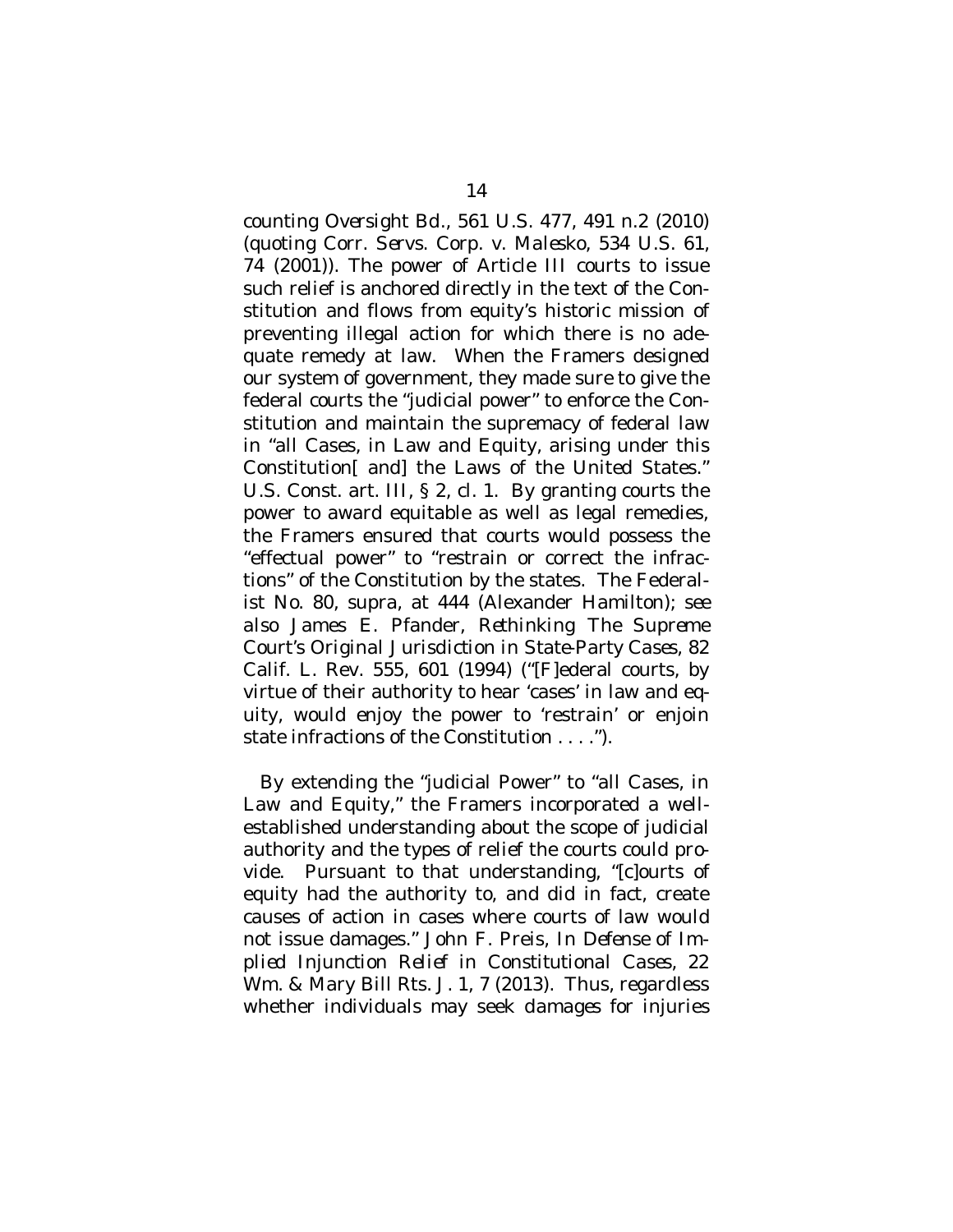caused by constitutional violations in the absence of a statute creating a specific "cause of action," they can surely seek the sort of *equitable relief* to prevent implementation of unconstitutional state laws that Respondents seek here.

1. Dating back to the fourteenth century, England recognized two distinct types of courts: common-law courts that issued a "variety of standardized writs," each of which specified a "'complete set of substantive, procedural, and evidentiary law" that applied to the case, and equitable courts that both "enforc[ed] . . . claims created anew by equity" and provided "new and distinct remedies for the violation of preexisting legal rights." Preis, *supra*, at 11-12 (quoting H. Brent McKnight, *How then Shall We Reason, The Historical Setting of Equity*, 45 Mercer L. Rev. 919, 929 (1994)). By the time of the Framing, these two distinct courts were well-established on both sides of the Atlantic. *Cf.* Solon Dyke Wilson, *Courts of Chancery in the American Colonies*, *in* 2 *Select Essays in Anglo-American Legal History* 779, 779 (1907) ("Prior to the Revolution, courts of chancery had existed in some shape or other in every one of the thirteen colonies.").

Although common law courts would only hear cases where there was a recognized form of action, F. W. Maitland, *Equity, Also the Forms of Action at Common Law: Two Courses of Lectures* 296-300 (A. H. Chaytor & W. J. Whitaker eds., 1920), equity courts did not require that the cases they heard adhere to the set forms that were cognizable at common law, John Mitford, *A Treatise on the Pleadings in Suits in the Court of Chancery* 7-9 (2d ed. 1787). As Joseph Story explained, equity jurisdiction existed where "a wrong [wa]s done, for which there [wa]s no plain, ad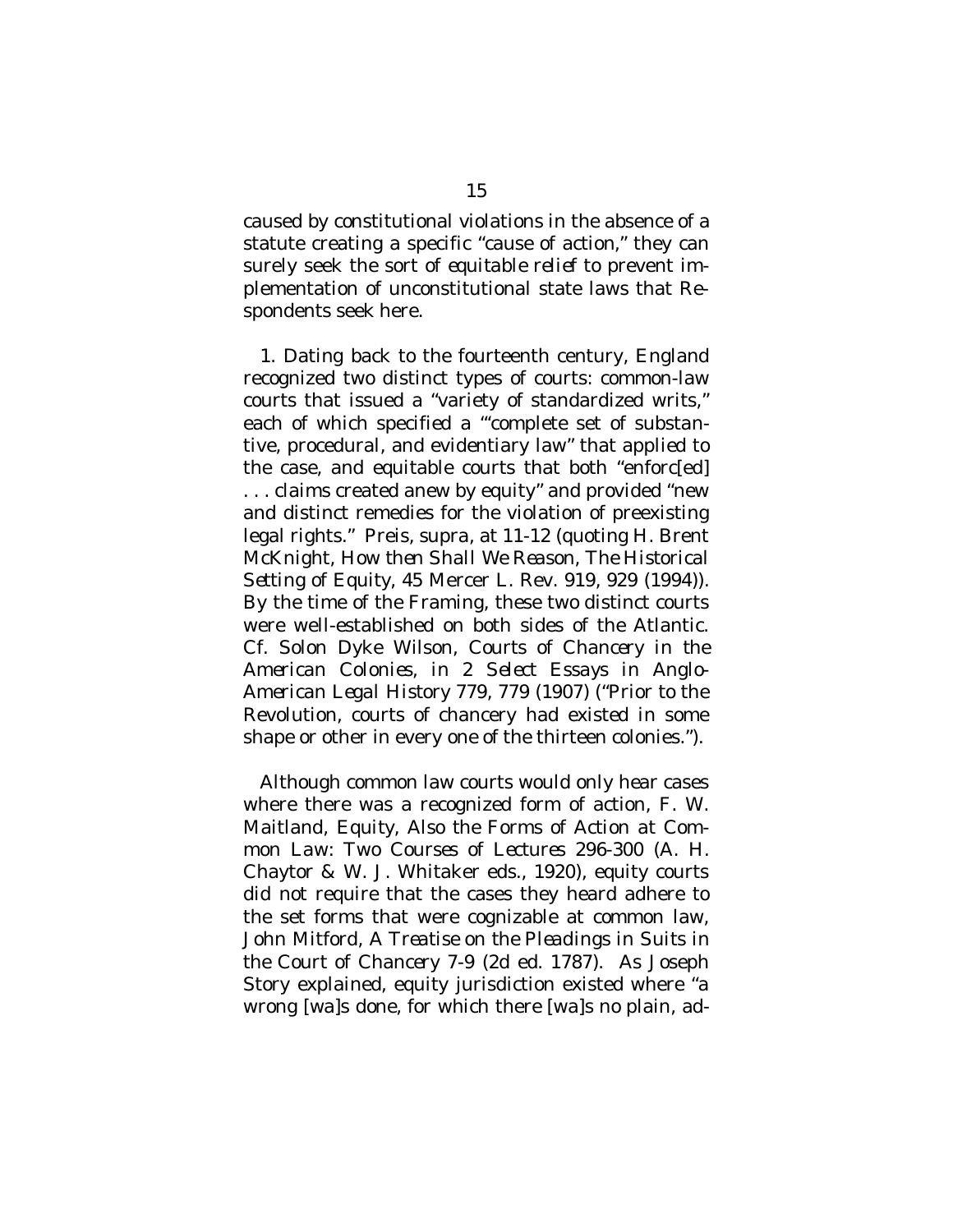equate, and complete remedy in the Courts of Common Law." 1 Joseph Story, *Commentaries on Equity Jurisprudence as Administered in England and America* § 49 (14th ed. 1918).

Because equity courts were concerned principally with whether a wrong had been committed, a plaintiff bringing a claim in equity did not have to show that he would be able to bring a claim at common law, or that a statute provided a "right" that would be recognized by common law courts. Rather, all a plaintiff had to show was "that the subject of the suit is such upon which a court of equity will assume jurisdiction." Mitford, *supra*, at 120-21. As Story and others explained, equity jurisdiction was quite broad, extending to cases where "the principles of law by which the ordinary courts are guided *give no right*," *id.* at 103-04 (emphasis added); *see* Story, *supra*, at § 29; 1 John Norton Pomeroy, *A Treatise of Equity Jurisprudence as Administered in the United States of America* § 424 (1881). Thus, for example, in 1491, the Archbishop of Canterbury readily disposed of an argument that he was without jurisdiction to consider a case because there would have been no right violated at common law. As he explained, "It is so in all cases where there is no remedy at the common law and no right, and yet a good remedy in equity." *Id.* at § 50 n.1 (quoting Year Book of Henry VII, folio 12); *see id.* at § 423.

In short, "[a]t the time of the American Founding, it was not uncommon for Chancery to enforce the common law through equitable remedies even where the common law might not itself make damages available." Preis, *supra*, at 15; *cf.* Deborah A. DeMott, *Beyond Metaphor: An Analysis of Fiduciary Obligation*,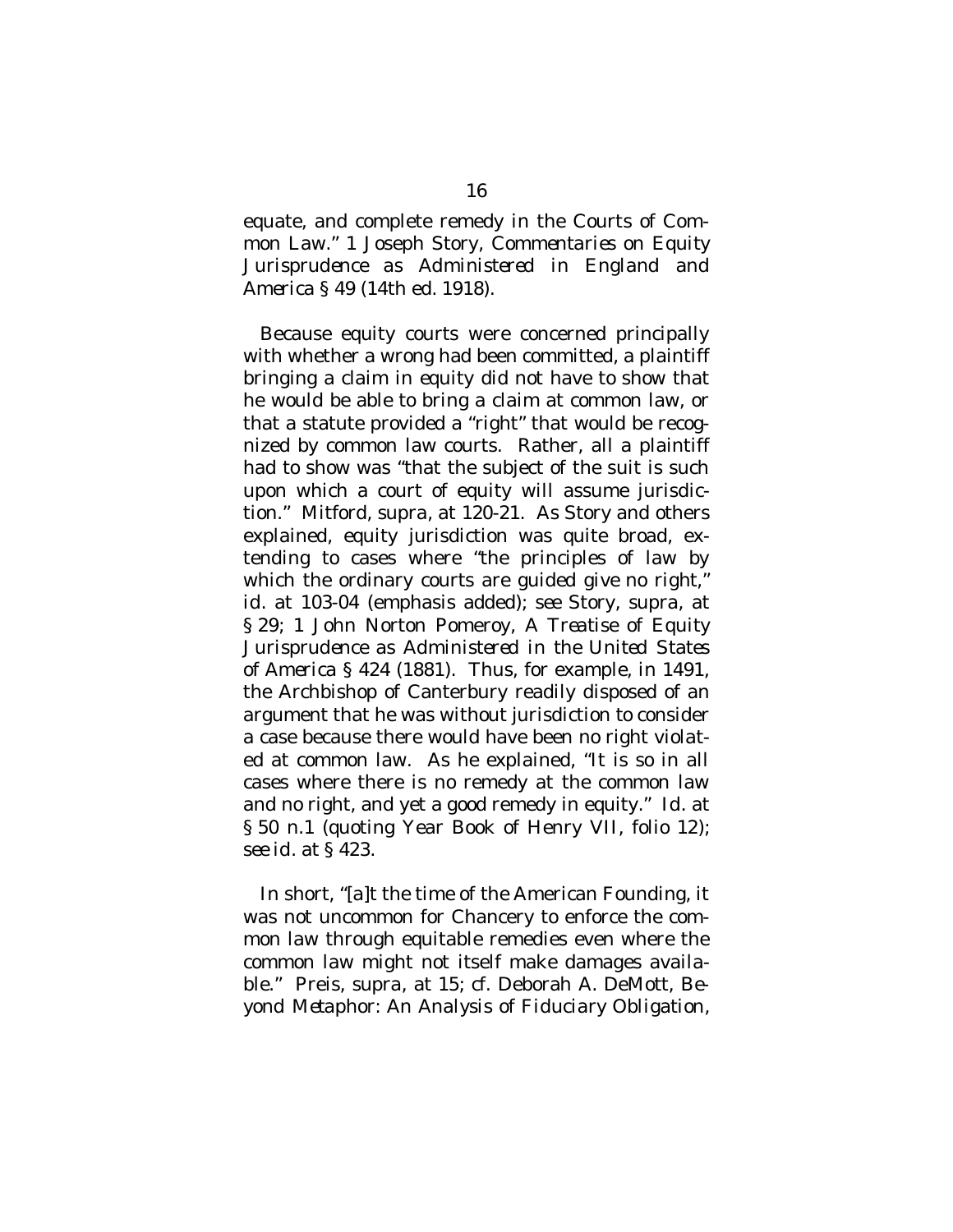1988 Duke L.J. 879, 880 (1988) ("Equity granted relief—and common law courts did not—in numerous situations involving one person's abuse of confidence reposed in him by another.").

2. When the Framers defined the "judicial Power" to include "all Cases, in Law and Equity," U.S. Const. art. III, § 2, cl. 1, they were incorporating into the Constitution this well-established understanding about the power of equitable courts to provide remedies in the absence of a common law right. Indeed, although there was little discussion about the precise meaning of those terms at the Convention, during the debates about whether to ratify the Constitution, some anti-Federalists expressed concern about giving federal judges equitable powers because of the significant power that would afford them. Letters from the Federal Farmer to the Republican III (Oct. 10, 1787), http://www.constitution.org/afp/fedfar03.htm.

The first Congress subsequently identified the initial set of cases in which the courts could exercise this power by giving the courts diversity jurisdiction over suits "in equity" in the Judiciary Act of 1789, ch. 20, § 11, 1 Stat. 73, 78. Ever since this initial grant of power, federal courts exercising their equitable powers have applied the same principles and provided the same remedies available in the High Court of Chancery in England. As this Court has explained it, "since the organization of the government," "[t]he usages of the High Court of Chancery in England, whenever the jurisdiction is exercised, govern the proceedings" in equity cases, and other than where statutes defining federal jurisdiction generally impose limits, "there is no other limitation to the exercise of a chancery jurisdiction by these courts." *Penn-*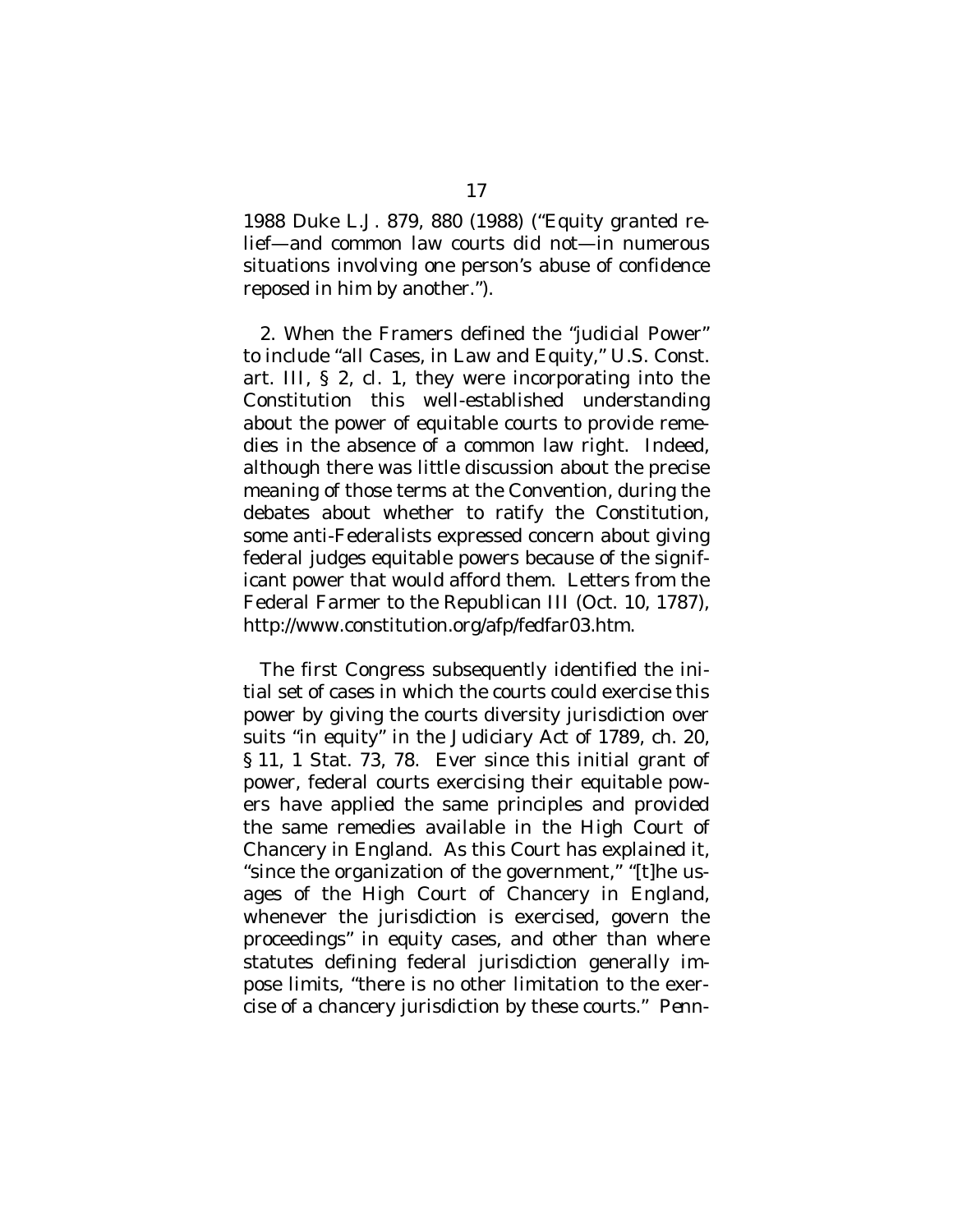*sylvania v. Wheeling & Belmont-Bridge Co.*, 54 U.S. (13 How.) 518, 563 (1851); *see Grupo Mexicano de Desarrollo, S.A. v. Alliance Bond Fund, Inc.*, 527 U.S. 308, 318 (1999) ("[E]quity jurisdiction of the federal courts is the jurisdiction in equity exercised by the High Court of Chancery in England at the time of the adoption of the Constitution . . . ."); *Boyle v. Zacharie*, 31 U.S. (6 Pet.) 648, 658 (1832); *see also* Story, *supra*, at § 57.

Consistent with these basic equity principles, more than 150 years ago, this Court specifically recognized the power of federal courts to fashion equitable remedies to ensure the supremacy of federal law, including in cases where Congress had not provided any statutory right of action. *See Wheeling & Belmont-Bridge Co.*, 54 U.S. at 566 ("This compact, by the sanction of Congress, has become a law of the Union. What further legislation can be desired for judicial action? . . . No State law can hinder or obstruct the free use of a license granted under an act of Congress. Nor can any State violate the compact . . . by obstructing the navigation of the river. More than this is not necessary to give a civil remedy for an injury done by an obstruction."). As *Wheeling Bridge* reflects, so long as a federal court had a basis for subject matter jurisdiction, it could issue equitable remedies to maintain the supremacy of federal law in cases in which there was no adequate remedy at law. It did not matter whether Congress had provided a private right of action.

3. The relief Respondents seek here—an injunction prohibiting State officials from implementing state law that conflicts with the federal Medicaid statute is precisely the type of relief that would have been available in equity courts at the Framing.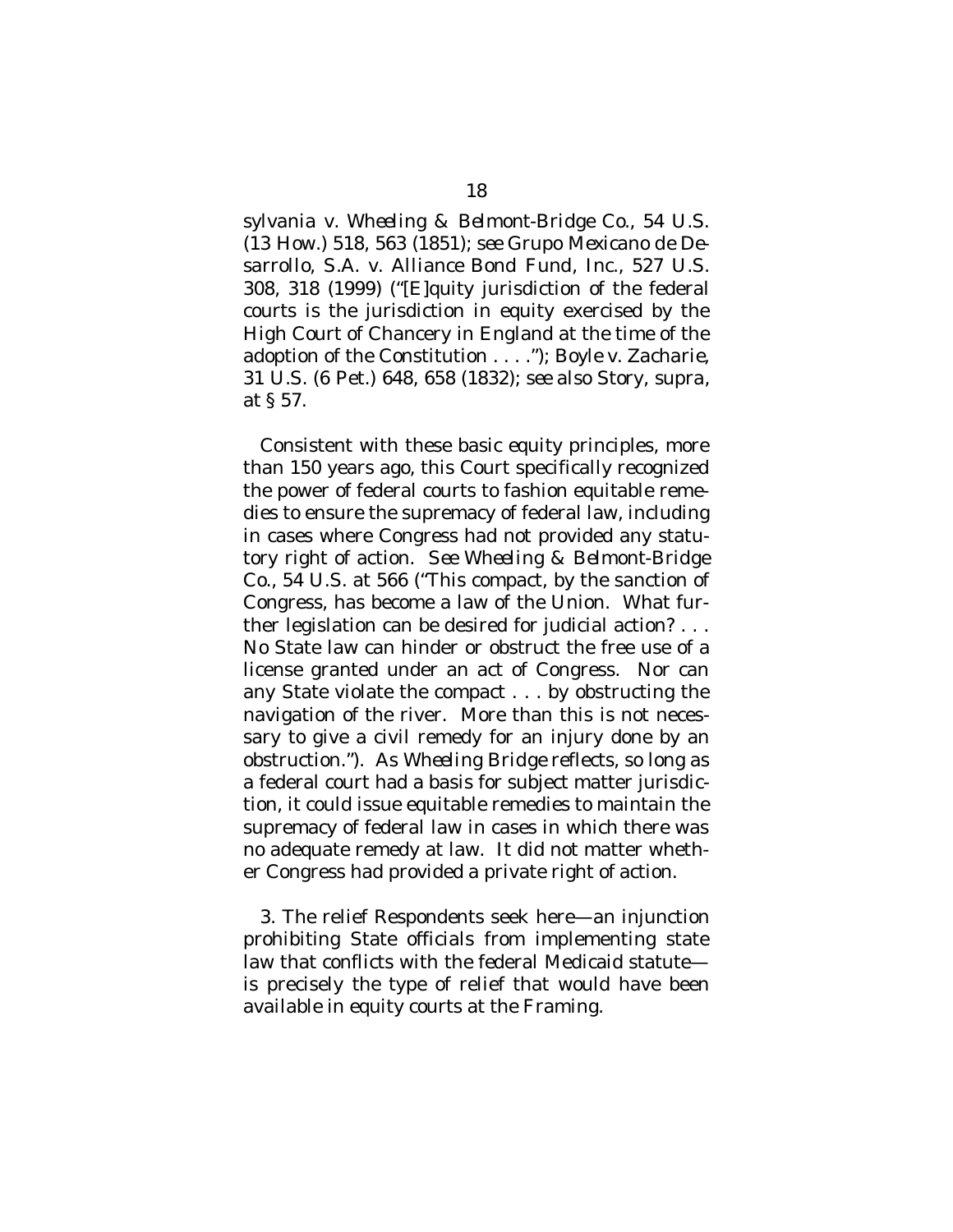When equity courts had jurisdiction over a case, the question they addressed was whether the plaintiff suffered an "injury" as a result of the defendant's unlawful acts. Mitford, *supra*, at 32-33. If he did, the court could issue an injunction "to restrain the defendant from . . . doing any injurious act." *Id.* at 46. Applying this basic principle, courts of equity regularly issued relief to prevent injury caused by public officials engaging in *ultra vires* action, *see, e.g.*, *Hughes v. Trs. of Morden College*, 1 Vesey 188 (Ch. 1748), and courts in the early nineteenth century concluded that "relief may be given in a court of equity . . . to prevent an injurious act by a public officer, for which the law might give no adequate redress." *Carroll v. Safford*, 44 U.S. (3 How.) 441, 463 (1845); *see, e.g.*, *Belknap v. Belknap*, 2 Johns. Ch. 463, 473 (N.Y. Ch. 1817) (based on "well settled" "jurisdiction of chancery," "chancery would restrain [commissioners] by injunction" if they "exceeded their powers"); *Baring v. Erdman*, 2 F. Cas. 784, 786 (C.C.E.D. Pa. 1834) (No. 981) (where acts of public officials "transcend the authority conferred on them by law," they are subject to control by injunction to prevent "irreparable injury"); *Frewin v. Lewis*, 4 Mylne & Craig 249, 254-55 (Ch. 1838) (equity court will prevent injury by enjoining public officials from acting "beyond the line of their authority").

Ever since this Court's decision in *Osborn v. Bank of the United States*, 22 U.S. (9 Wheat.) 738 (1824), it has been well settled that federal courts have the authority to maintain the federal-state balance and issue injunctive relief in cases in which a state law is "repugnant to the constitution, or to a law of the United States made in pursuance thereof." *Osborn*, 22 U.S. at 859. As Chief Justice Marshall explained,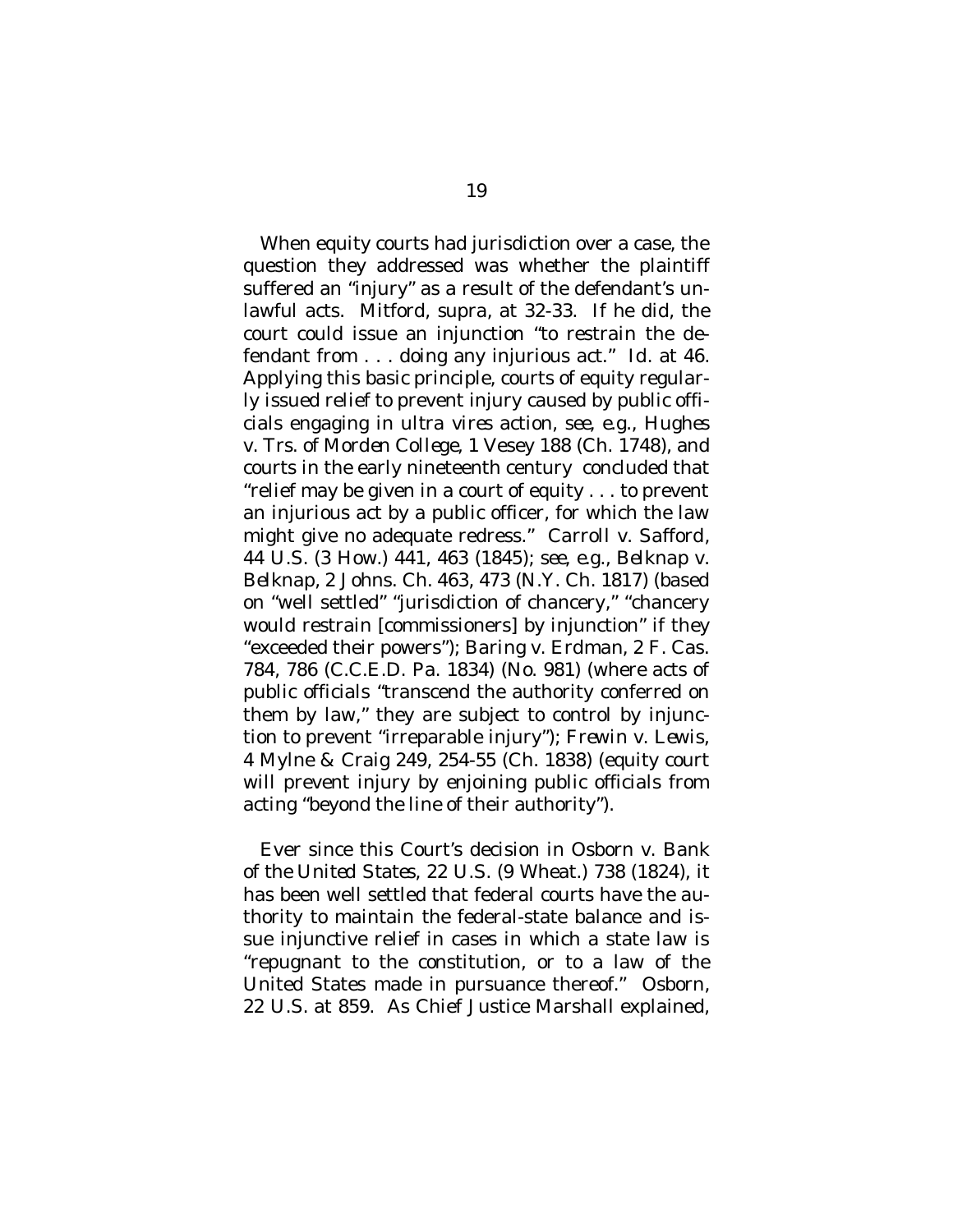"it is the province of a Court of equity . . . to arrest the injury, and prevent the wrong." *Id.* at 845. The exercise of that remedy "is to vindicate the supremacy of the constitution, and to maintain the integrity of the powers and rights which it confers." *Allen v. Baltimore & O. R. Co.*, 114 U.S. 311, 316 (1885).

*Osborn*'s holding that "circuit courts of the United States will restrain a state officer from executing an unconstitutional statute of the state . . . has never been departed from," *Pennoyer v. McConnaughey*, 140 U.S. 1, 12 (1891) and, together with *Ex Parte Young*, 209 U.S. 123 (1908), reflects that "certain suits for declaratory or injunctive relief against state officers must therefore be permitted if the Constitution is to remain the supreme law of the land." *Alden v. Maine*, 527 U.S. 706, 747 (1999). As the Court has long recognized, "the availability of prospective relief . . . gives life to the Supremacy Clause. Remedies designed to end a continuing violation of federal law are necessary to vindicate the federal interest in assuring the supremacy of that law." *Green v. Mansour*, 474 U.S. 64, 68 (1985).

Armstrong and his *amici* concede, as they must, that there is a long history of federal courts granting equitable relief in preemption cases to vindicate the guarantee of the Supremacy Clause that federal law is superior in force to state law, *see* Pet'rs Br. at 40- 41, 43-44; U.S. Br. at 20 (recognizing that "the ability of private parties to obtain protection in the face of state compulsion that violates federal law has considerable historical grounding"), but they argue that private parties should not be able to obtain this type of protection in this case. According to Armstrong and the Solicitor General, the federal courts' equita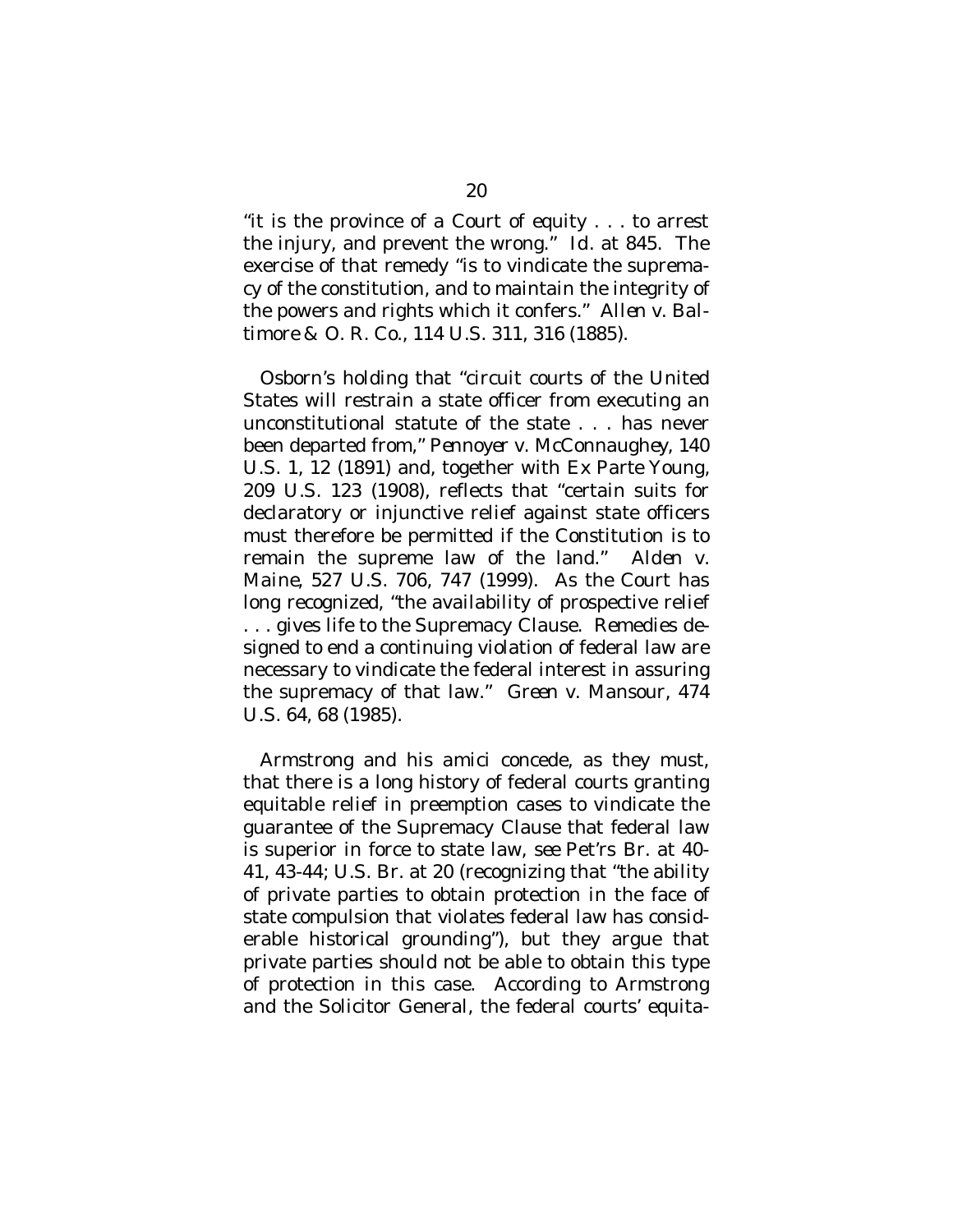ble powers should be viewed as limited to suits brought as "an anticipatory defense to state enforcement proceedings," Pet'rs Br. at 40; U.S. Br. at 20. But neither Armstrong nor the Solicitor General offers either Framing-era evidence or court precedents to support the suggestion that the historical power of equitable courts was so limited and, as discussed above, it was not.3 Armstrong's arguments would leave courts powerless to enforce the supremacy of federal law in this and other cases, effectively making state law supreme over federal. That cannot be what the Supremacy Clause means.

The Supremacy Clause makes *all* federal laws enacted pursuant to Congress's enumerated powers the supreme law of the land, not simply a fraction of them. There is no basis in constitutional text and history, this Court's precedent from *Osborn* on, or equity's historic mission of "[p]revention of impending injury by unlawful action," *Pierce v. Soc'y of Sisters of the Holy Names of Jesus and Mary*, 268 U.S. 510, 536 (1925), for carving out an exception to the courts' constitutional responsibility to enforce the Supremacy Clause and maintain the federal-state balance. Plaintiffs, no less than others challenging state action

 $\overline{a}$ 

<sup>3</sup> *Amici* NGA and Council of State Governments also concede that equity can provide private parties a right to seek redress for unconstitutional action, *see* NGA et al. Br. at 26, but argues that "under equity, only negative injunctive relief was permitted," *id.* at 29. This argument either misunderstands the nature of "negative injunctive relief" or the relief Respondents seek here. All Respondents seek is an injunction *prohibiting* the State from violating the Medicaid statute. Such equitable relief is clearly of the type that would have been available at the Framing. *See supra* at 18-19.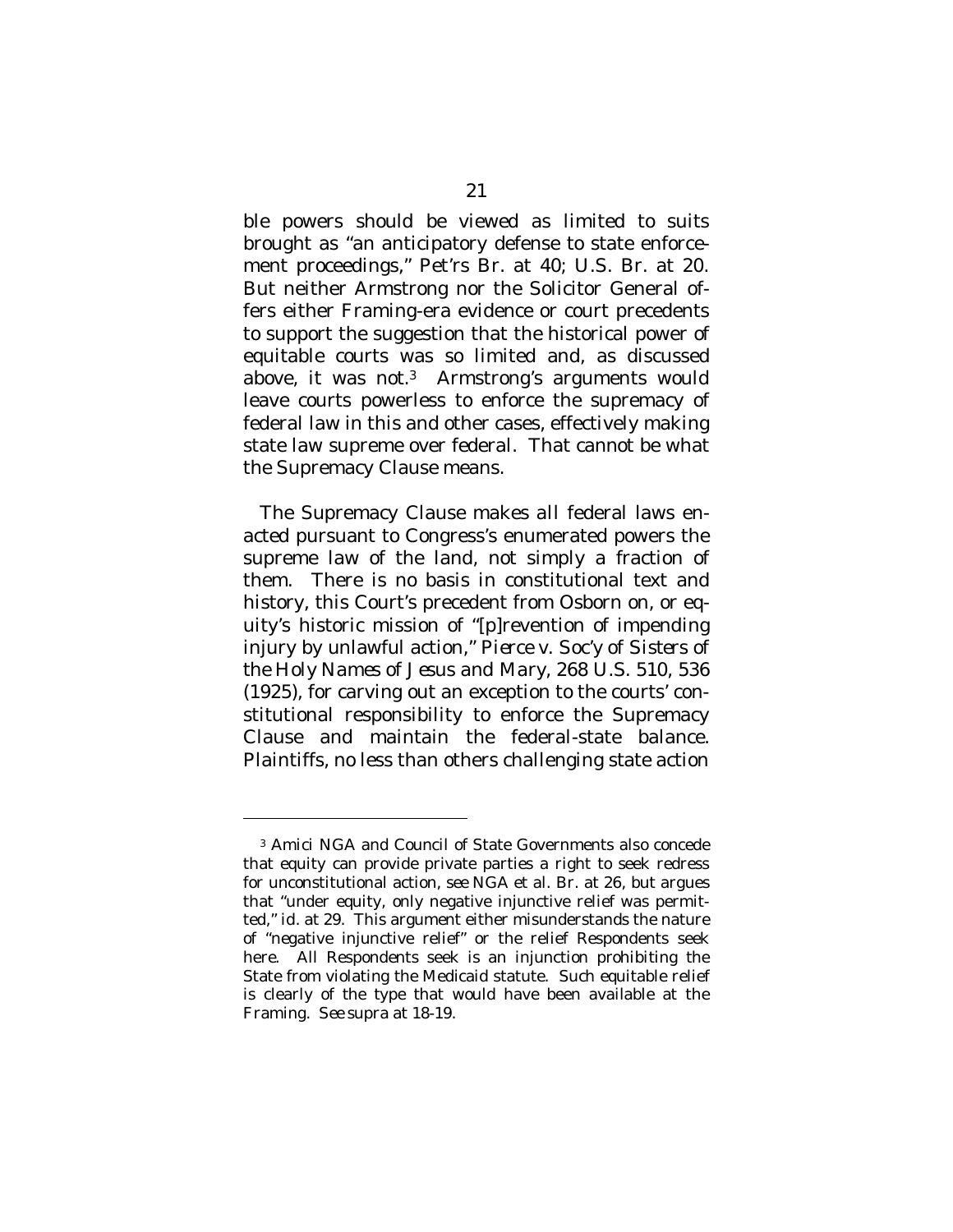as contrary to federal law, are entitled to their day in court to present their claims.

#### **III. SPENDING CLAUSE LEGISLATION IS EN-TITLED TO THE SAME PREEMPTIVE FORCE AS OTHER EXERCISES OF CON-GRESS' ENUMERATED POWERS.**

Fundamental constitutional principles of federal supremacy apply with full force to legislation, such as the Medicaid Act involved in this case, enacted pursuant to Congress's powers under the Spending Clause. Spending Clause enactments, like statutes passed to effectuate other enumerated powers, are the supreme law of the land.

1. Providing Congress the power to tax and spend was of central importance to the drafters of our Constitution: they had witnessed the disastrous consequences of the Articles of Confederation's failure to provide for such a power. Under the Articles of Confederation, Congress could raise money only by making requests to the States, but "State governments had often failed to provide the funds that the Confederation demanded of them. . . . Without a strong revenue stream, vital federal functions were withering." Amar, *America's Constitution*, *supra*, at 106. Indeed, this created such an ineffectual central government that, according to George Washington, it nearly cost Americans victory in the Revolutionary War, and he lamented the dire situation in which the soldiers had been placed as a result of Congress's inability to levy taxes to support the Army. *See* Letter from George Washington to Joseph Jones (May 31, 1780), *in* 18 *The Writings of George Washington* 452, 453 (John C. Fitzpatrick ed., 1937); *see also* Circular to State Gov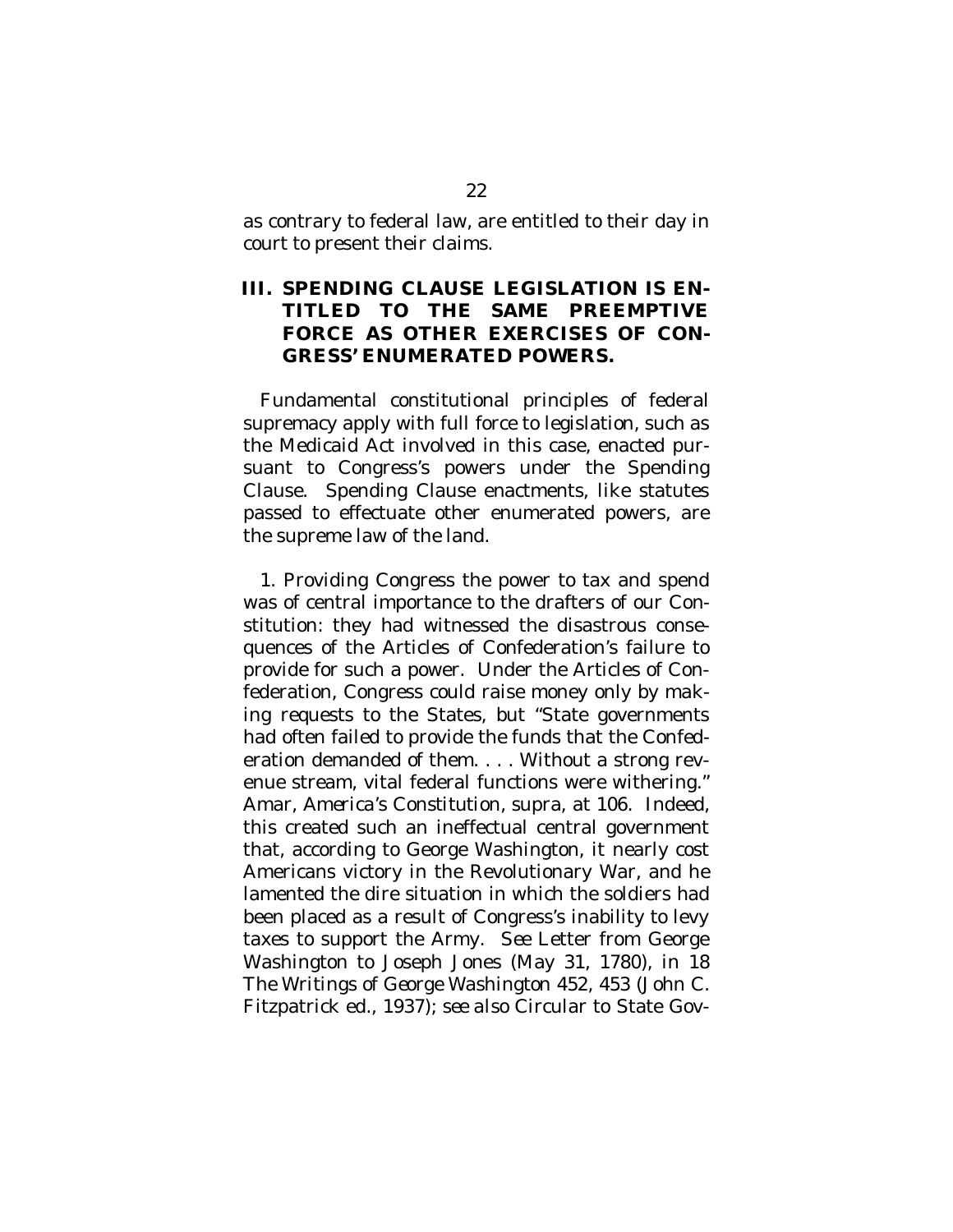ernments (Oct. 18, 1780), *in Washington: Writings* 393, 393 (John Rhodehamel ed., 1997); Letter from George Washington to Lund Washington (March 19, 1783), *in Washington: Writings* 502, 502-03 (John Rhodehamel ed., 1997).

This historical foundation explains why the Spending Clause is the first and one of the most sweeping powers the Constitution confers upon Congress, providing the power "[t]o lay and collect Taxes, Duties, Imposts and Excises, to pay the Debts and provide for the common Defense and general Welfare of the United States." U.S. Const. art. I, § 8, cl. 1. The power to tax and spend for the common defense and general welfare is "an indispensible ingredient in every constitution," The Federalist No. 30, *supra*, at 156 (Alexander Hamilton), and it was essential for the Constitution to "embrace a provision for the support of the national civic list; for the payment of the national debts contracted, or that may be contracted; and, in general, for all those matters which will call for disbursements out of the national treasury." *Id.*

The Framers recognized that "government should be able to command all the resources of the country; because no man can tell what our exigencies may be. . . . Government must therefore be able to command the whole power of the purse . . . ." 2 *Elliot's Debates*, *supra*, at 191. Recognizing that "money is the nerve – the life and soul of a government," 3 *Elliot's Debates*, *supra*, at 115, and that which "enables it to perform its most essential functions," The Federalist 30, *supra*, at 156 (Alexander Hamilton), the Convention wrote the Spending Clause in the broadest terms possible, empowering the government to spend money to provide for the general welfare of the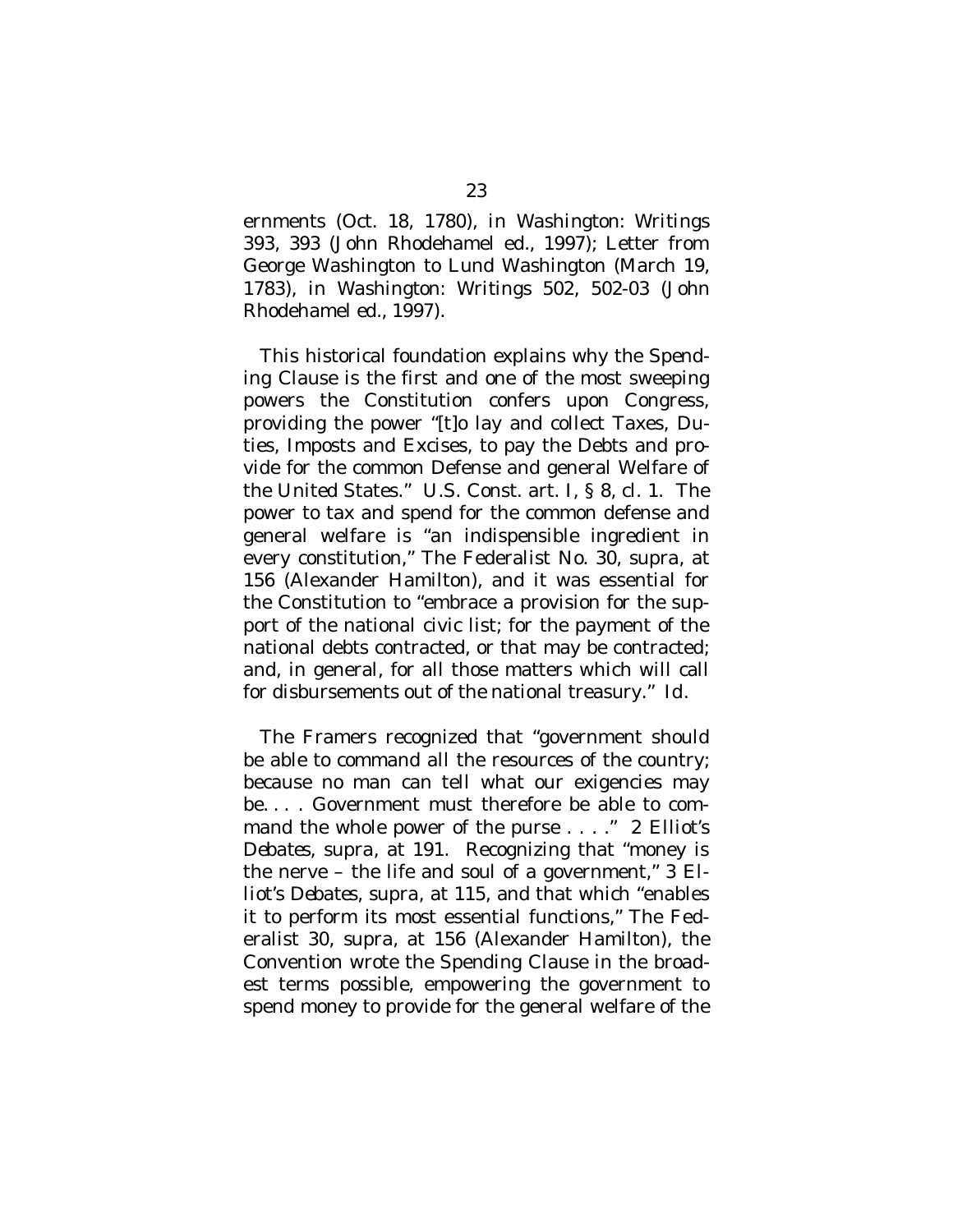United States. As Alexander Hamilton observed, "The phrase is as comprehensive as any that could have been used . . . . [T]his necessarily embraces a vast variety of particulars, which are susceptible neither of specification nor of definition." Alexander Hamilton, *Report on Manufactures* (Dec. 5, 1791), *in* 10 *The Papers of Alexander Hamilton* 252, 252-56 (Harold C. Syrett & Jacob E. Cooke eds., 1966).

2. Consistent with this text and history, this Court has held that Congress may use its Spending Clause authority "to grant federal funds to the States" and may impose legally enforceable conditions on the States to "ensure that the funds are used by the States to 'provide for the . . . general Welfare' in the manner Congress intended." *Nat'l Fed'n of Indep. Bus. v. Sebelius*, 132 S. Ct. 2566, 2601, 2602 (2012). In a long line of cases, this Court has repeatedly applied the Supremacy Clause to give preemptive force to congressional legislation under the Spending Clause imposing conditions on states' receipt of federal funding, ensuring that states do not act in conflict with federal law. *See, e.g*., *Wos v. E.M.A.*, 133 S. Ct. 1391, 1398-99 (2013); *Dalton v. Little Rock Family Planning Servs.*, 516 U.S. 474, 476-77 (1996); *Bennett v. Arkansas*, 485 U.S. 395, 397-98 (1988); *Rosado v. Wyman*, 397 U.S. 397, 420-23 (1970); *King v. Smith*, 392 U.S. 309, 333 n.34 (1968). As this string of rulings reflects, "[c]onditional spending statutes are no less 'law' than any other kind of federal legislation," Samuel R. Bagenstos, *Spending Clause Litigation in the Roberts Court*, 58 Duke L.J. 345, 391 (2008). There is no "Spending Clause" exception to the Supremacy Clause.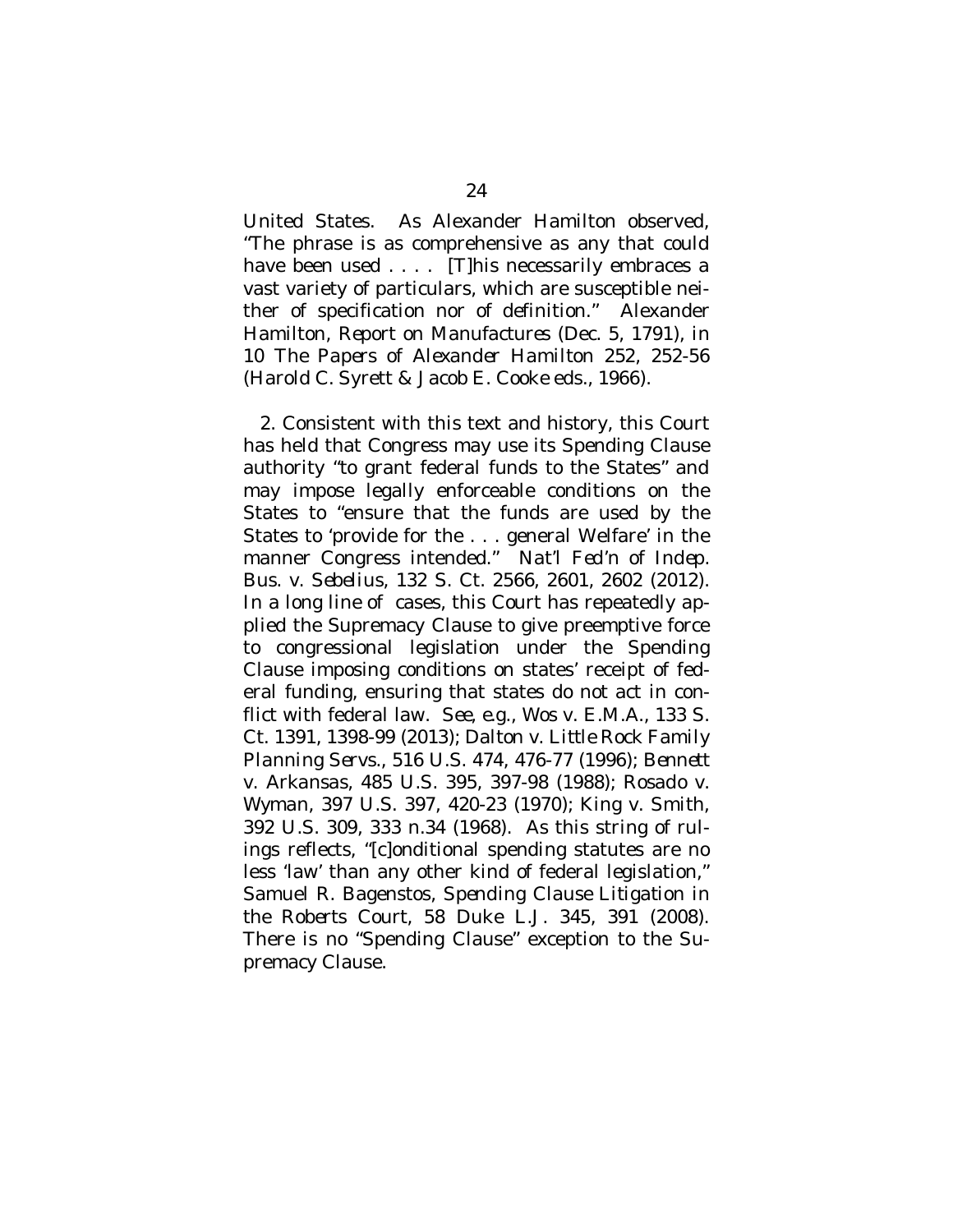Thus, while Spending Clause legislation is "'much in the nature of a contract,'" *Nat'l Fed'n of Indep. Bus.*, 132 S. Ct. at 2602 (quoting *Barnes v. Gorman*, 536 U.S. 181, 186 (2002) (emphasis omitted)), this Court fulfills its obligation to maintain the federalstate balance by holding states to their bargain. Here, Idaho agreed to abide by the federal requirement to ensure that Medicaid "payments are consistent with efficiency, economy, and quality of care," 42 U.S.C. 1396a(a)(30)(A), but chose to set artificially low reimbursement rates for purely budgetary reasons. Indeed, despite cost studies establishing that rates were too low, the Idaho legislature refused to increase rates to bring them into compliance with federal law. In these circumstances, the court of appeals properly exercised its historic role in maintaining the federal-state balance by holding the state's action contrary to the supremacy of federal law.